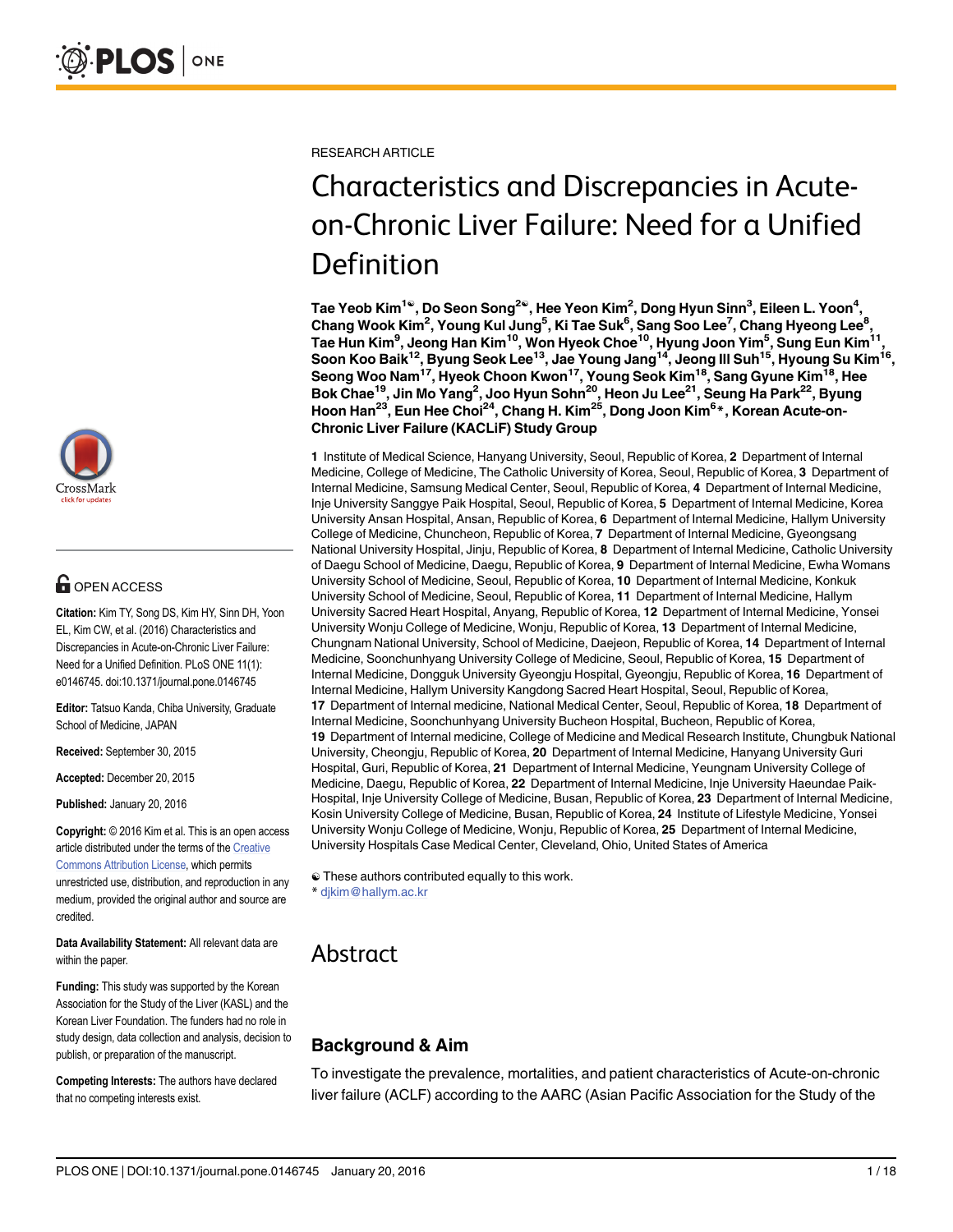<span id="page-1-0"></span>Liver ACLF Research Consortium) and European Association for the Study of the Liver CLIF-C (Chronic Liver Failure Consortium) definitions.

#### Methods

We collected retrospective data for 1470 hospitalized patients with chronic liver disease (CLD) and acute deterioration between January 2013 and December 2013 from 21 university hospitals in Korea.

#### **Results**

Of the patients assessed, the prevalence of ACLF based on the AARC and CLIF-C definitions was 9.5% and 18.6%, respectively. The 28-day and 90-day mortality rates were higher in patients with ACLF than in those without ACLF. Patients who only met the CLIF-C definition had significantly lower 28-day and 90-day survival rates than those who only met the AARC definition (68.0% vs. 93.9%, P<0.001; 55.1% vs. 92.4%, P<0.001). Among the patients who had non-cirrhotic CLD, the 90-day mortality of the patients with ACLF was higher than of those without ACLF, although not significant (33.3% vs. 6.0%,  $P = 0.192$ ). Patients with previous acute decompensation (AD) within 1- year had a lower 90-day survival rate than those with AD more than 1 year prior or without previous AD (81.0% vs. 91.9% or 89.4%, respectively, all P<0.001). Patients who had extra-hepatic organ failure without liver failure had a similar 90-day survival rate to those who had liver failure as a prerequisite (57.0% vs. 60.6%,  $P = 0.391$ ).

#### **Conclusions**

The two ACLF definitions result in differences in mortality and patient characteristics among ACLF patients. We suggest that non-cirrhotic CLD, previous AD within 1 year, and extrahepatic organ failure should be included in the ACLF diagnostic criteria. In addition, further studies are necessary to develop a universal definition of ACLF.

# Introduction

Cirrhosis is often clinically silent until decompensation occurs. Once a patient progresses to the decompensated phase, complications tend to accumulate and survival is markedly reduced. Episodes of acute deterioration due to acute insults are common causes of hospitalization among patients with chronic liver disease (CLD). However, CLD is a heterogeneous entity with different clinical presentations and variable prognosis. Recently, the concept of acute-on-chronic liver failure (ACLF) has emerged to identify those patients with CLD or cirrhosis who exhibit acute deterioration of liver function[[1\]](#page-15-0). These patients are characterized by a short-term mortality rate higher than that expected for decompensated cirrhosis, with rapid progression to other end organ failure[\[2](#page-15-0)]. Even so, ACLF is thought to have a reversible component, with potential for full recovery[\[2\]](#page-15-0).

Until now, ACLF has been defined variously in each study[\[3](#page-15-0)]. Moreover, current definitions of ACLF differ between Eastern (Asian Pacific Association for the Study of the Liver [APASL] ACLF Research Consortium, AARC) and Western countries (European Association for the Study of the Liver [EASL]-Chronic Liver Failure Consortium, CLIF-C)[[4](#page-15-0)–[6](#page-15-0)]. Although there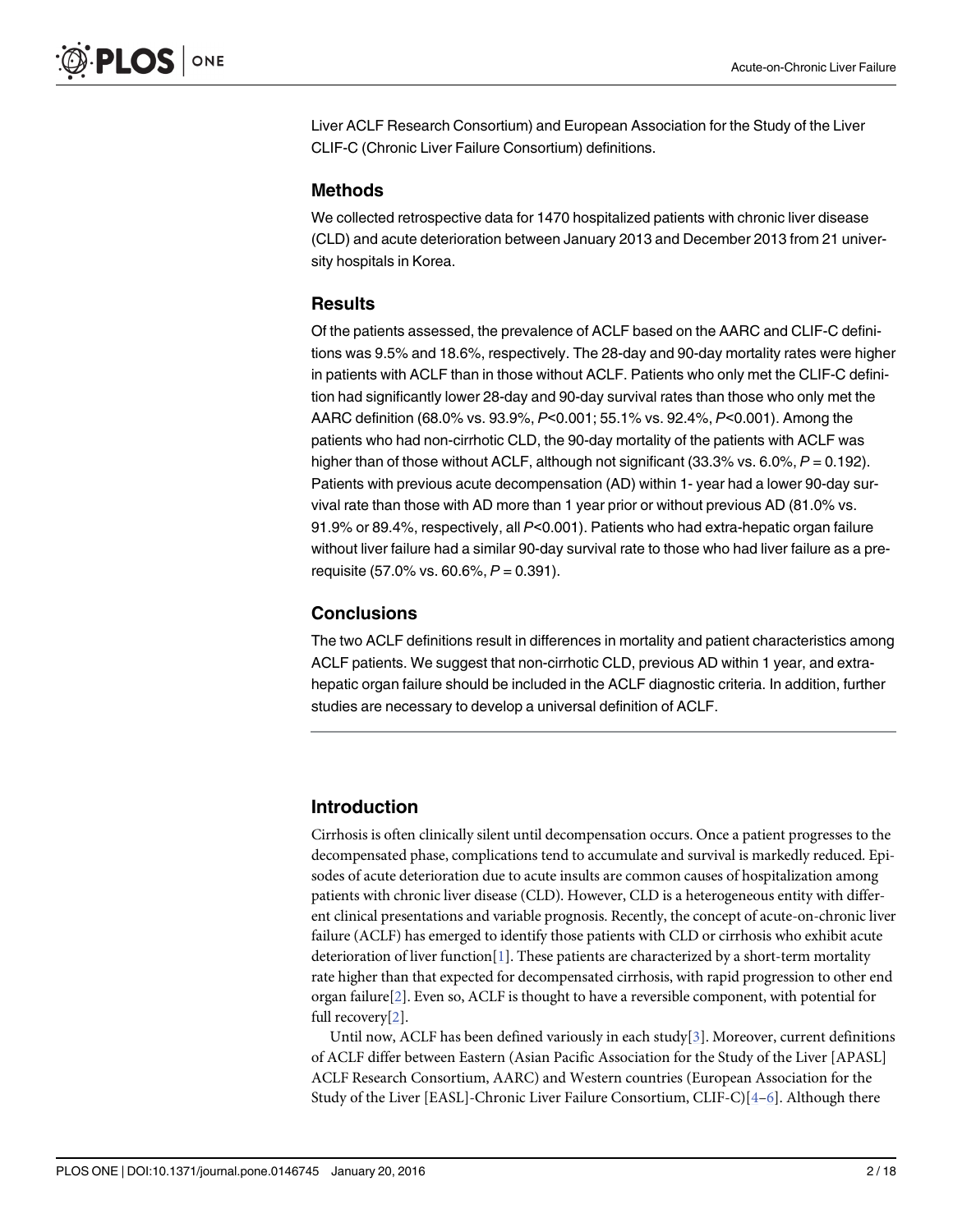<span id="page-2-0"></span>are no universally accepted diagnostic criteria for ACLF, two representative definitions are commonly used. The first was proposed in 2009 by the APASL[[4\]](#page-15-0) and recently revised in 2014 by the AARC[\[5](#page-15-0)]. Later, the CLIF-C performed the EASL-CLIF acute-on-chronic liver failure in cirrhosis (CANONIC) study, which was designed to develop a definition of ACLF that is able to identify cirrhotic patients with a high risk of short-term mortality[\[6](#page-15-0)]. The CLIF-C proposed diagnostic criteria of ACLF are based on CLIF-sequential organ failure assessment (CLIF-SOFA) score[[6\]](#page-15-0). In addition, CLIF-C developed two scoring systems, CLIF-C ACLFs (CLIF-C score for ACLF patients) and CLIF-C ADs (CLIF-C score for AD patients), to accurately predict mortality in patients with ACLF and without ACLF, respectively  $[7, 8]$  $[7, 8]$  $[7, 8]$  $[7, 8]$ .

The definitions of ACLF differ between Eastern (AARC) and Western countries (CLIF-C) in terms of CLD (confinement to liver cirrhosis only vs. encompassing liver cirrhosis and other CLD), prior AD (confinement to first AD vs. encompassing previous AD), and organ failure (liver failure as a prerequisite vs. encompassing extrahepatic organ failures)[\[2](#page-15-0), [9](#page-16-0), [10](#page-16-0)]. However, few studies have focused on the differences between the two definitions of ACLF and the resulting discrepancies in prevalence, mortality, and patient characteristics. The Korean Acute-on-Chronic Liver Failure (KACLiF) study was conducted to investigate the differences in prevalence, short-term mortality, and characteristics of ACLF patients according to the AARC and CLIF-C definitions. In addition, we investigated the impact of each definition component on short-term mortality.

#### Patients and Methods

#### **Patients**

A total of 1861 patients with CLD and acute deterioration who were admitted to 21 academic hospitals were consecutively screened between January 2013 and December 2013. In this study, acute deterioration was defined as: acute development of overt ascites, hepatic encephalopathy (HE), gastrointestinal (GI) bleeding, infection, or liver dysfunction. These definitions of acute deterioration except for liver dysfunction were adopted from the CANONIC study[[6](#page-15-0)]. We defined liver dysfunction as an acute increase in bilirubin level  $(>\frac{3mg}{dL})[11]$  $(>\frac{3mg}{dL})[11]$  to screen for ACLF in a larger number of admitted patients. Cirrhosis was diagnosed based on prior histological confirmation or clinical, imaging, and biochemical parameters[\[12\]](#page-16-0). Exclusion criteria were as follows: (1) age  $<$  18 years, (2) absence of any CLD, (3) presence of hepatocellular carcinoma, (4) presence of severe chronic extra-hepatic disease, (5) admission due to other chronic illness, (6) human immunodeficiency virus infection, (7) chronic decompensation of end-stage liver disease, (8) less than 28 days of follow-up, and (9) incomplete data. A total of 1470 patients were analyzed ([Fig 1\)](#page-3-0). Follow-up continued until June 30, 2014. This study was performed in accordance with the ethical guidelines of the Declaration of Helsinki. Informed consent was not obtained, because de-identified data were analyzed. This study was approved by the Institutional Review Board of each participating hospital including Hanyang University Guri Hospital, St. Vincent's Hospital, Uijeongbu St. Mary's Hospital, Inje University Sanggye Paik Hospital, Korea University Ansan Hospital, Hallym University Chuncheon Sacred Heart Hospital, Gyeongsang National University Hospital, Daegu Catholic University Medical Center, Ewha Womans University Mokdong Hospital, Konkuk University Medical Center, Hallym University Sacred Heart Hospital, Wonju Severance Christian Hospital, Chungnam National University Hospital, Soonchunhyang University Hospital, Dongguk University Gyeongju Hospital, National Medical Center, Soonchunhyang University Bucheon Hospital, Chungbuk National University Hospital, Yeungnam University Medical Center, Inje University Haeundae Paik-Hospital, and Gosin University Gospel Hospital.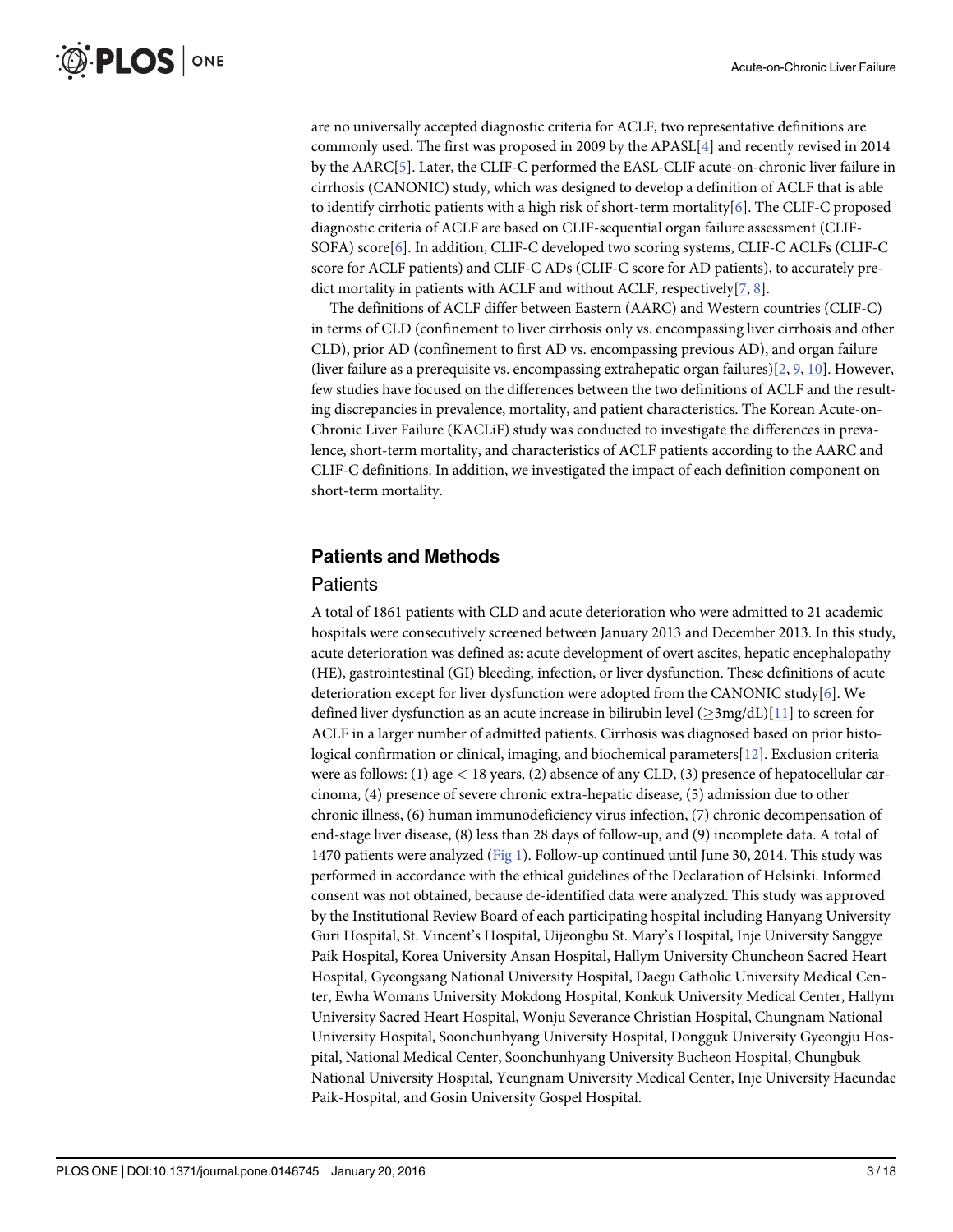<span id="page-3-0"></span>

[Fig 1. F](#page-2-0)low chart of the KACLiF study. Abbreviations: HCC, hepatocellular carcinoma; KACLiF, Korean acute-on-chronic liver failure.

#### Data collection and definition of clinical parameters

Data were collected on patient demographics, etiology of liver disease, clinical and laboratory variables, types of acute deterioration events, presence of organ failure, and development of ACLF. Laboratory data within 24 hours of admission and at the time of ACLF were reviewed.

AD events were classified as acute development of overt ascites, hepatic encephalopathy, GI bleeding, or infection, based on the CANONIC study $[6]$  $[6]$  $[6]$ . Prior decompensation was defined based on the AARC definition: known previous jaundice, HE, or ascites[[5\]](#page-15-0). Potential precipitating events included bacterial infection, gastrointestinal hemorrhage, active alcoholism, reactivation of underlying viral hepatitis, toxic liver injury, and others. Active alcoholism was defined as more than 21 drinks per week in men and more than 14 drinks per week in women within 3 months prior to admission[\[13\]](#page-16-0). If a patient was admitted with acute deterioration more than once during the observation period, data from the first admission were used in this study. Organ failure was defined according to the CLIF-SOFA score<sup>[\[6\]](#page-15-0)</sup>.

Systemic inflammatory response syndrome (SIRS) was evaluated according to the criteria of the American College of Chest Physicians/Society of Critical Care Medicine[\[14\]](#page-16-0). The Child-Turcotte-Pugh (CTP) score, Model for End-Stage Liver Disease (MELD) score, serum sodium (Na) to MELD score (MELD-Na)[[15\]](#page-16-0), and CLIF-SOFA score[\[6\]](#page-15-0) were calculated based on the clinical variables within 24 hours of admission.

The AARC definition of ACLF was acute hepatic insult manifesting as jaundice (serum bilirubin  $\geq$  5mg/dL) and coagulopathy (international normalized ratio  $\geq$  1.5 or prothrombin  $time<$ 40%) complicated within 4 weeks by ascites and/or encephalopathy in a patient with evidence of CLD and no prior decompensation[\[4,](#page-15-0) [5](#page-15-0)]. The CLIF-C diagnostic criteria of ACLF were from the CANONIC study[ $6$ ]. The patients with the occurrence of AD and organ failure as defined by the CLIF-SOFA score were classified as ACLF according to CLIF-C definition. ACLF development was defined as the occurrence of ACLF at or within 28 days of admission.

The primary endpoint of this study was to detect any differences in 28- and 90-day mortality according to the AARC and CLIF-C definitions. The secondary endpoints were to detect differences in mortality based on the discrepancies in the two definitions: confinement to liver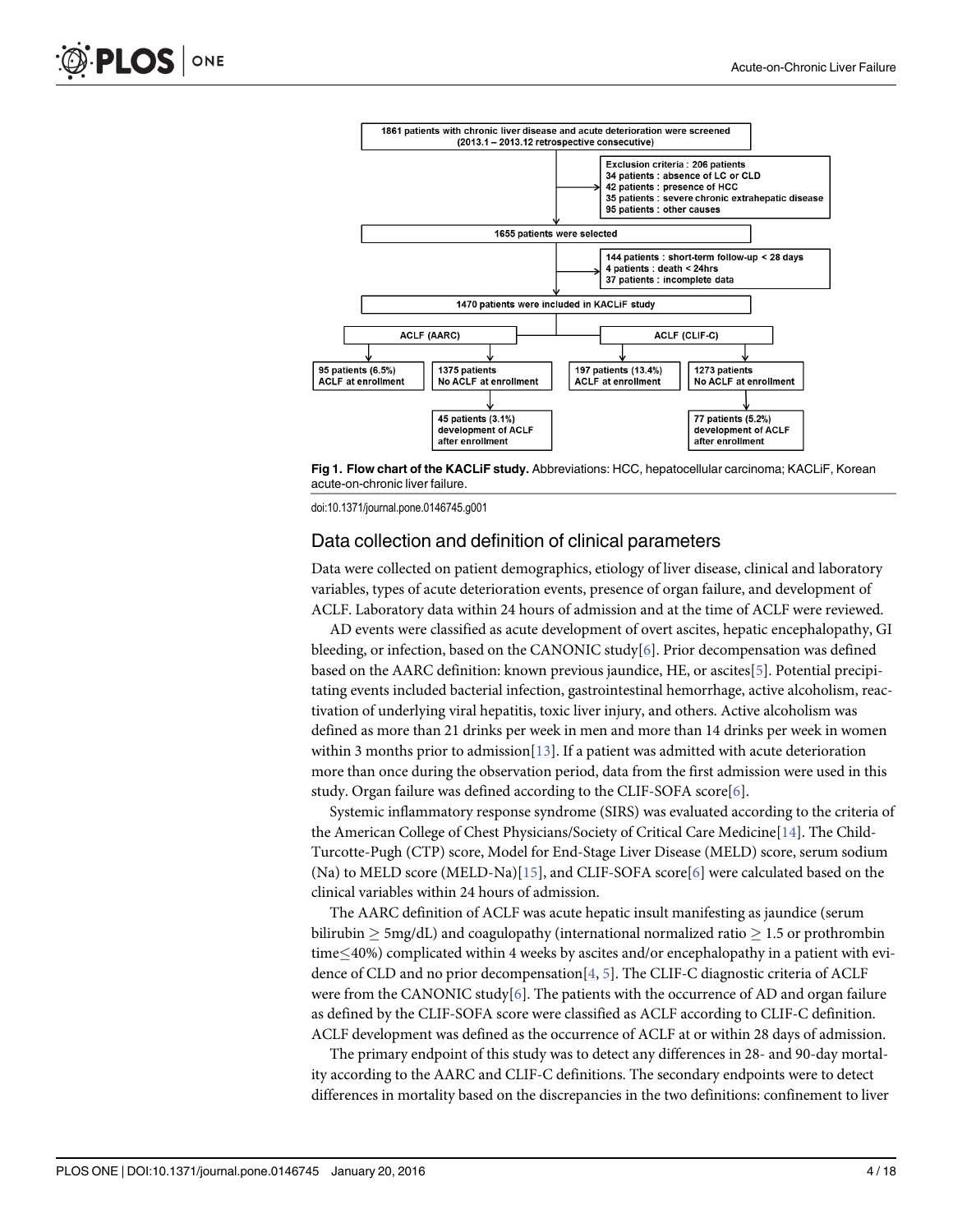<span id="page-4-0"></span>cirrhosis only vs. encompassing non-cirrhotic CLD, confinement to first AD vs. encompassing previous AD, and liver failure as a prerequisite vs. encompassing extra-hepatic organ failures.

#### Statistical analysis

Descriptive statistics were calculated for demographic, clinical, and laboratory characteristics. Quantitative and qualitative variables were expressed as mean±SD and number (%), respectively. Categorical variables were compared using the Chi-square test or Fisher's exact test, and continuous variables were compared using Student's t-test. The Kaplan-Meier method with log-rank test was used to calculate survival. The characteristics of discordance between the AARC and CLIF-C definitions were compared using the Chi-square test or a one-way ANOVA, and Scheffe's post-hoc test, when appropriate. P value less than 0.05 was considered to be statistically significant. Statistical analysis was performed using SPSS 18.0 (SPSS, Inc. an IBM Company, Chicago, IL, USA).

# Results

### Baseline characteristics according to the definitions of AARC and CLIF-C

Baseline characteristics of the 1470 patients (1092 males, mean age 55±12 years) with acute deterioration and CLD were analyzed. The most common etiology of CLD was alcohol use (63.1%). The most common etiology of ACLF based on the definition by AARC or CLIF-C was also alcohol use (82.1% and 73.6%, respectively). Main forms of acute deterioration were gastrointestinal bleeding (GIB) (40.7%) and ascites (33.0%). Differences in baseline characteristics are summarized in [Table 1](#page-5-0).

#### Prevalence of ACLF according to the AARC and CLIF-C

Of the 1470 patients, 1021 patients (69.5%) had no prior decompensation and 140 patients (9.5%) developed ACLF by the AARC definition (95 patients at admission and 45 patients within 28 days of admission). In contrast, 1352 patients (92.0%) had cirrhosis and 274 patients (18.6%) developed ACLF by the CLIF-C definitions (197 patients at admission and 77 patients within 28 days of admission). Three hundred forty patients (23.1%) met the AARC and/or CLIF-C definitions (only the AARC definition: 66 patients; only the CLIF-C definition: 200 patients; both definitions: 74 patients). ACLF developed within 28 days of admission in 45 (32.1%) and in 77 (28.1%) patients according to the AARC and CLIF-C definitions, respectively (Figs [1](#page-3-0) and [2](#page-6-0)).

# Mortality of ACLF patients according to the AARC and/or CLIF-C definition

Of the 1470 patients, 265 (18.0%) died during the follow-up period of 215±138 days. The 28-day and 90-day mortality in the study cohort were 7.6% (112/1470) and 13.2% (173/1307), respectively. The 28-day and 90-day mortality rates in patients with or without ACLF showed significant differences based on AARC and CLIF-C definition [\(Fig 3\)](#page-7-0).

In patients with ACLF, the patients who satisfied both definitions showed significantly lower 28-day survival rate than those who satisfied only AARC definition (55.4% vs. 93.9%,  $P < 0.001$ ), but not lower than those who satisfied only CLIF-C definition (55.4% vs. 68.0%,  $P = 0.081$ ). The 90-day survival rate was significantly lower in patients who satisfied both definitions than in those who satisfied just one definition (either the AARC or the CLIF-C) (37.2% vs. 92.4% or 55.1%,  $P < 0.001$ ) [\(Fig 4\)](#page-7-0). Patients who only met the CLIF-C definition had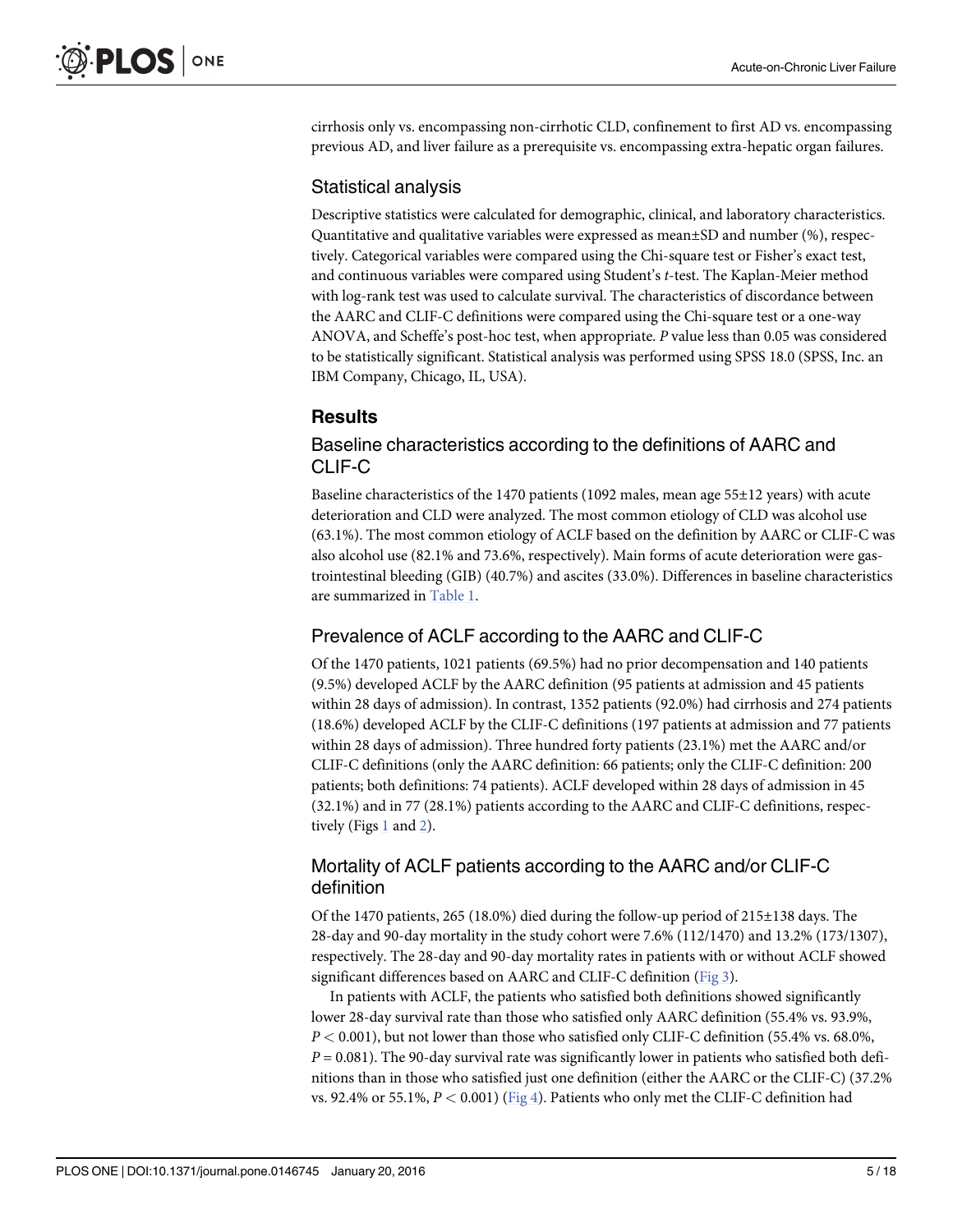<span id="page-5-0"></span>

#### [Table 1.](#page-4-0) Baseline Patients Characteristics at Enrollment. ACLF was defined by the AARC or CLIF-C.

| <b>Characteristics</b>               | <b>All Patients</b><br>$(N = 1470)$ | <b>AARC</b>                    |                           |            | <b>CLIF-C</b>                  |                            |            |
|--------------------------------------|-------------------------------------|--------------------------------|---------------------------|------------|--------------------------------|----------------------------|------------|
|                                      |                                     | <b>No ACLF</b><br>$(N = 1375)$ | <b>ACLF</b><br>$(N = 95)$ | P<br>value | <b>No ACLF</b><br>$(N = 1273)$ | <b>ACLF</b><br>$(N = 197)$ | P<br>value |
| Age (y)                              | $55 \pm 12$                         | $56 \pm 12$                    | $50 \pm 8$                | < 0.001    | $55 \pm 12$                    | $55 \pm 11$                | 0.632      |
| Male sex                             | 1092 (74.3)                         | 1021 (74.3)                    | 71 (74.7)                 | 0.917      | 938 (73.7)                     | 154 (78.2)                 | 0.180      |
| <b>Presence of Cirrhosis</b>         | 1352 (92.0)                         | 1257 (91.4)                    | 95 (100)                  | 0.001      | 1155 (90.7)                    | 197 (100.0)                | < 0.001    |
| Etiology of CLD                      |                                     |                                |                           | 0.009      |                                |                            | 0.068      |
| <b>HBV</b>                           | 214 (14.6)                          | 209 (15.2)                     | 5(5.3)                    |            | 195 (15.3)                     | 19 (9.6)                   |            |
| <b>HCV</b>                           | 75(5.1)                             | 74 (5.4)                       | 1(1.1)                    |            | 66 (5.2)                       | 9(4.6)                     |            |
| HBV+HCV                              | 2(0.1)                              | 2(0.1)                         | 0(0.0)                    |            | 2(0.2)                         | 0(0.0)                     |            |
| Alcohol                              | 928 (63.1)                          | 850 (61.8)                     | 78 (82.1)                 |            | 783 (61.5)                     | 145 (73.6)                 |            |
| HBV+alcohol                          | 108(7.3)                            | 103(7.5)                       | 5(5.3)                    |            | 96(7.5)                        | 12(6.1)                    |            |
| HCV+alcohol                          | 25(1.7)                             | 24(1.7)                        | 1(1.1)                    |            | 23(1.8)                        | 2(1.5)                     |            |
| <b>Others</b>                        | 118(8.0)                            | 113(8.2)                       | 5(5.3)                    |            | 108(8.5)                       | 10(5.1)                    |            |
| Acute Decompensation <sup>#</sup>    |                                     |                                |                           |            |                                |                            |            |
| Ascites                              | 485 (33.0)                          | 407 (29.6)                     | 78 (82.1)                 | < 0.001    | 421 (33.1)                     | 64 (32.5)                  | 0.871      |
| Hepatic encephalopathy               | 244 (16.6)                          | 215(15.6)                      | 29 (30.5)                 | < 0.001    | 169 (13.3)                     | 75 (38.1)                  | < 0.001    |
| <b>GI Bleeding</b>                   | 599 (40.7)                          | 591 (43.0)                     | 8(8.4)                    | < 0.001    | 527 (41.4)                     | 72 (36.5)                  | 0.197      |
| Infection                            | 154 (10.5)                          | 142 (10.3)                     | 12 (12.6)                 | 0.478      | 118(9.3)                       | 36 (18.3)                  | < 0.001    |
| More than one event                  | 150 (10.2)                          | 127(9.2)                       | 23(24.2)                  | < 0.001    | 107(8.4)                       | 43 (21.8)                  | < 0.001    |
| Precipitating events                 | 1169 (79.5)                         | 1089 (79.2)                    | 80 (84.2)                 | 0.242      | 998 (78.4)                     | 171 (86.8)                 | 0.007      |
| <b>Bacterial infection</b>           | 133(9.0)                            | 125(9.1)                       | 8(8.4)                    | 0.826      | 94(7.4)                        | 39(19.8)                   | < 0.001    |
| GI bleeding                          | 458 (31.2)                          | 449 (32.7)                     | 9(9.5)                    | < 0.001    | 398 (31.3)                     | 60 (30.5)                  | 0.820      |
| Active alcoholism                    | 595 (40.5)                          | 531 (38.6)                     | 64 (67.4)                 | < 0.001    | 509 (40.0)                     | 86 (43.7)                  | 0.329      |
| <b>Toxic material</b>                | 37(2.5)                             | 32(2.3)                        | 5(5.3)                    | 0.085      | 34(2.7)                        | 3(1.5)                     | 0.338      |
| Reactivation of viral infection      | 61(4.1)                             | 56 $(4.1)$                     | 5(5.3)                    | 0.590      | 57(4.4)                        | 4(2.0)                     | 0.109      |
| Others                               | 47 (3.2)                            | 45(3.3)                        | 2(2.1)                    | 0.765      | 38(3.0)                        | 9(4.6)                     | 0.240      |
| <b>SIRS</b>                          | 355(24.1)                           | 331(24.1)                      | 24(25.3)                  | 0.793      | 287 (22.5)                     | 68 (34.5)                  | 0.001      |
| Mean Blood Pressure (mmHg)           | $86 \pm 17$                         | $86 \pm 16$                    | $90 \pm 17$               | 0.046      | $88 \pm 21$                    | $83 \pm 21$                | 0.003      |
| Laboratory findings                  |                                     |                                |                           |            |                                |                            |            |
| WBC $(x10^9/L)$                      | $8.09 \pm 4.99$                     | $7.95 \pm 4.91$                | $10.08 \pm 5.69$          | 0.001      | $7.70 \pm 4.68$                | $10.63 \pm 6.07$           | < 0.001    |
| ANC $(x10^9/L)$                      | $5.79 \pm 4.49$                     | $5.65 \pm 4.40$                | 7.76 ±5.30                | < 0.001    | $5.39 \pm 4.19$                | $8.33 \pm 5.49$            | < 0.001    |
| Hemoglobin (g/dL)                    | $10.2 \pm 2.8$                      | $10.2 \pm 2.8$                 | $10.3 \pm 2.3$            | 0.585      | $10.3 \pm 2.8$                 | $9.2 \pm 2.7$              | < 0.001    |
| Platelet count (x10 <sup>9</sup> /L) | $106 \pm 63$                        | $106 \pm 63$                   | $106 \pm 61$              | 0.953      | $108 \pm 64$                   | $92 \pm 53$                | 0.001      |
| Albumin (g/dL)                       | $2.9 \pm 0.6$                       | $2.9 \pm 0.6$                  | $2.5 \pm 0.5$             | < 0.001    | $2.9 \pm 0.6$                  | $2.5 \pm 0.6$              | < 0.001    |
| Bilirubin (mg/dL)                    | $5.2 \pm 6.6$                       | $4.6 \pm 6.1$                  | $14.2 \pm 7.6$            | < 0.001    | $4.5 \pm 5.8$                  | $9.5 \pm 9.6$              | < 0.001    |
| ALT (U/L)                            | $105 \pm 370$                       | $102 \pm 369$                  | $144 \pm 395$             | 0.285      | $106 \pm 382$                  | $96 \pm 285$               | 0.716      |
| AST (U/L)                            | $185 \pm 635$                       | $164 \pm 386$                  | 487 ± 2008                | 0.120      | $168 \pm 393$                  | $292 \pm 1418$             | 0.226      |
| GGT (U/L)                            | $255 \pm 368$                       | $255 \pm 372$                  | $252 \pm 309$             | 0.942      | $267 \pm 379$                  | $176 \pm 274$              | < 0.001    |
| <b>INR</b>                           | $1.53 \pm 0.58$                     | $1.49 \pm 0.54$                | $2.11 \pm 0.75$           | < 0.001    | $1.45 \pm 0.46$                | $2.04 \pm 0.93$            | < 0.001    |
| $CRP$ (mg/L)                         | $3.4 \pm 9.7$                       | $3.4 \pm 9.9$                  | $4.1 \pm 6.7$             | 0.465      | $3.0 \pm 9.2$                  | $6.0 \pm 12.2$             | 0.001      |
| Creatinine (mg/dL)                   | $1.2 \pm 1.3$                       | $1.1 \pm 1.0$                  | $1.8 \pm 2.9$             | 0.019      | $0.9 \pm 0.4$                  | $2.8 \pm 2.7$              | < 0.001    |
| Sodium (mEq/L)                       | $136 \pm 6$                         | $136 \pm 6$                    | $132 \pm 7$               | < 0.001    | $136 \pm 6$                    | $133 \pm 7$                | < 0.001    |
| <b>Clinical scores</b>               |                                     |                                |                           |            |                                |                            |            |
| CTP score                            | $9 \pm 2$                           | $9 \pm 2$                      | $11 \pm 1$                | < 0.001    | 9±2                            | $11 \pm 2$                 | < 0.001    |
| MELD score                           | $17 \pm 7$                          | $16 \pm 6$                     | $27 \pm 7$                | < 0.001    | $15 \pm 5$                     | $27 \pm 8$                 | < 0.001    |
| MELD-Na score                        | $19 \pm 8$                          | 18±7                           | $29 \pm 7$                | < 0.001    | $17 \pm 7$                     | $29 \pm 7$                 | < 0.001    |
| CLIF-SOFA score                      | $5\pm3$                             | $5\pm3$                        | $9 \pm 4$                 | < 0.001    | $4 \pm 2$                      | $10 \pm 4$                 | < 0.001    |

(Continued)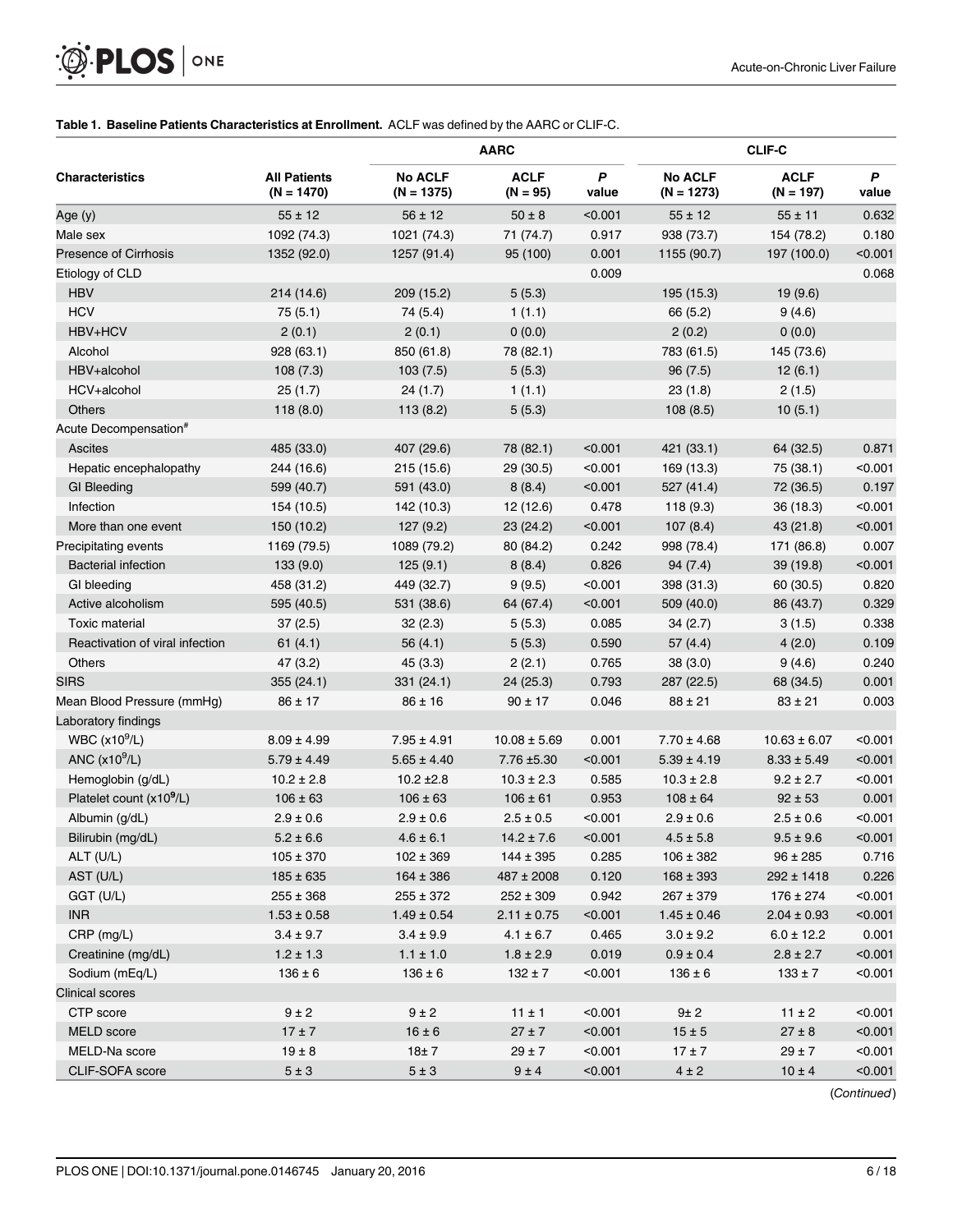<span id="page-6-0"></span>

#### Table 1. (Continued)

| <b>Characteristics</b>              | <b>All Patients</b><br>$(N = 1470)$ | <b>AARC</b>                    |                           |            | <b>CLIF-C</b>                  |                            |            |
|-------------------------------------|-------------------------------------|--------------------------------|---------------------------|------------|--------------------------------|----------------------------|------------|
|                                     |                                     | <b>No ACLF</b><br>$(N = 1375)$ | <b>ACLF</b><br>$(N = 95)$ | P<br>value | <b>No ACLF</b><br>$(N = 1273)$ | <b>ACLF</b><br>$(N = 197)$ | P<br>value |
| Organ failure by CLIF-SOFA<br>score |                                     |                                |                           |            |                                |                            |            |
| Liver                               | 176 (12.0)                          | 131(9.5)                       | 45 (47.4)                 | < 0.001    | 108(8.5)                       | 68 (34.5)                  | < 0.001    |
| Kidney                              | 137 (9.3)                           | 114(8.3)                       | 23(24.2)                  | < 0.001    | 14(1.1)                        | 123 (62.4)                 | < 0.001    |
| Cerebral                            | 104(7.1)                            | 87(6.3)                        | 17(17.9)                  | < 0.001    | 55(4.3)                        | 49 (24.9)                  | < 0.001    |
| Coagulation                         | 78 (5.3)                            | 58 (4.2)                       | 20(21.1)                  | < 0.001    | 22(1.7)                        | 56 (28.4)                  | < 0.001    |
| Circulation                         | 55(3.7)                             | 50(3.6)                        | 5(5.3)                    | 0.419      | 14(1.1)                        | 41 (20.8)                  | < 0.001    |
| Lungs                               | 35(2.4)                             | 30(2.2)                        | 5(5.3)                    | 0.070      | 5(0.4)                         | 30(15.2)                   | < 0.001    |

# Decompensation by the CLIF-C definition

ACLF, Acute-on-chronic liver failure; AARC, Asian Pacific Association for the Study of the Liver ACLF Research Consortium; CLIF-C, Chronic liver failure consortium; CLD, chronic liver disease; HBV, hepatitis B virus; HCV, hepatitis C virus; GI, gastrointestinal; SIRS, systemic inflammatory response syndrome; WBC, white blood cell count; ANC, absolute neutrophil count; AST, aspartate transaminase; ALT, alanine transaminase; GGT, gammaglutamyl-transferase; INR, international normalization ratio; CRP, C-reactive protein; CTP, Child-Turcotte-Pugh; MELD, Model for End-Stage Liver Disease; CLIF-SOFA, Chronic Liver Failure—sequential organ failure assessment

doi:10.1371/journal.pone.0146745.t001



A: Acute deterioration with CLD (N=1470)

history of decompensation  $(N=1021)$ 

C: Cirrhotic patients regardless of prior history of decompensation  $(N=1352)$ 

[Fig 2. D](#page-4-0)iagram of the total enrolled patients. (A) acute deterioration with chronic liver disease (enrolled patients) ( $N = 1470$ ); (B) CLD patients without prior history of decompensation ( $N = 1021$ ); (C) cirrhotic patients regardless of prior history of decompensation (N = 1352); (D) ACLF development according to the AARC definition (N = 140); (E) ACLF development according to the CLIF-C definition (N = 274); (F) ACLF development according to the AARC and CLIF-C definitions (N = 74). Abbreviations: CLD, chronic liver disease; ACLF, acute-on-chronic liver failure; AARC, Asian Pacific Association for the Study of the Liver ACLF Research Consortium; CLIF-C, Chronic liver failure consortium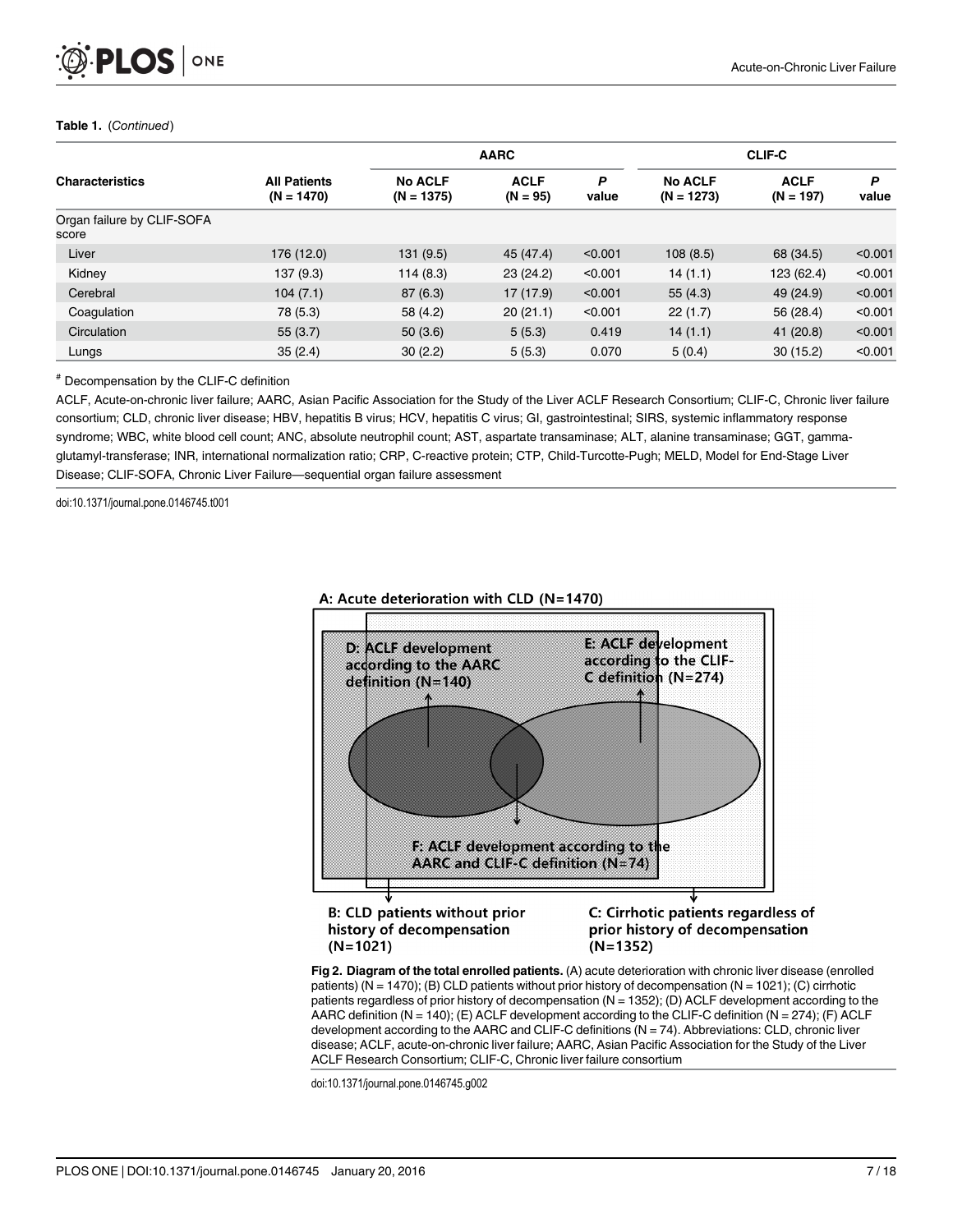<span id="page-7-0"></span>

[Fig 3. T](#page-4-0)wenty-eight- and 90-day mortality of patients with ACLF. (A) AARC definition, (B) CLIF-C definition. \*One hundred sixty-three patients were lost to follow up. Abbreviations: AARC, Asian Pacific Association for the Study of the Liver ACLF Research Consortium; CLIF-C, Chronic liver failure consortium

significantly lower 28-day and 90-day survival rates than those who only met the AARC definition (68.0% vs. 93.9%,  $P < 0.001$ ; 55.1% vs. 92.4%,  $P < 0.001$ ).

Patients with ACLF at or within 28 days of admission showed a significantly lower 90-day cumulative survival rate compared to those without ACLF (according to the AARC definition: 67.8% or 55.4% vs. 90.5%,  $P < 0.001$ ; according to the CLIF-C definition: 58.8% or 29.1% vs. 96.5%,  $P < 0.001$ ) [\(Fig 5](#page-8-0)). The cumulative survival rate of those who developed ACLF after admission was significantly lower than that of those who had ACLF at admission according to the CLIF-C definition ( $P < 0.001$ ), but not according to the AARC definition  $(P = 0.154)$ .



[Fig 4. K](#page-4-0)aplan-Meier survival curves according to the definition of ACLF. (A) 28-day survival and (B) 90-day survival. Abbreviations: ACLF, Acute-onchronic liver failure; AARC, Asian Pacific Association for the Study of the Liver ACLF Research Consortium; CLIF-C, Chronic Liver Failure Consortium.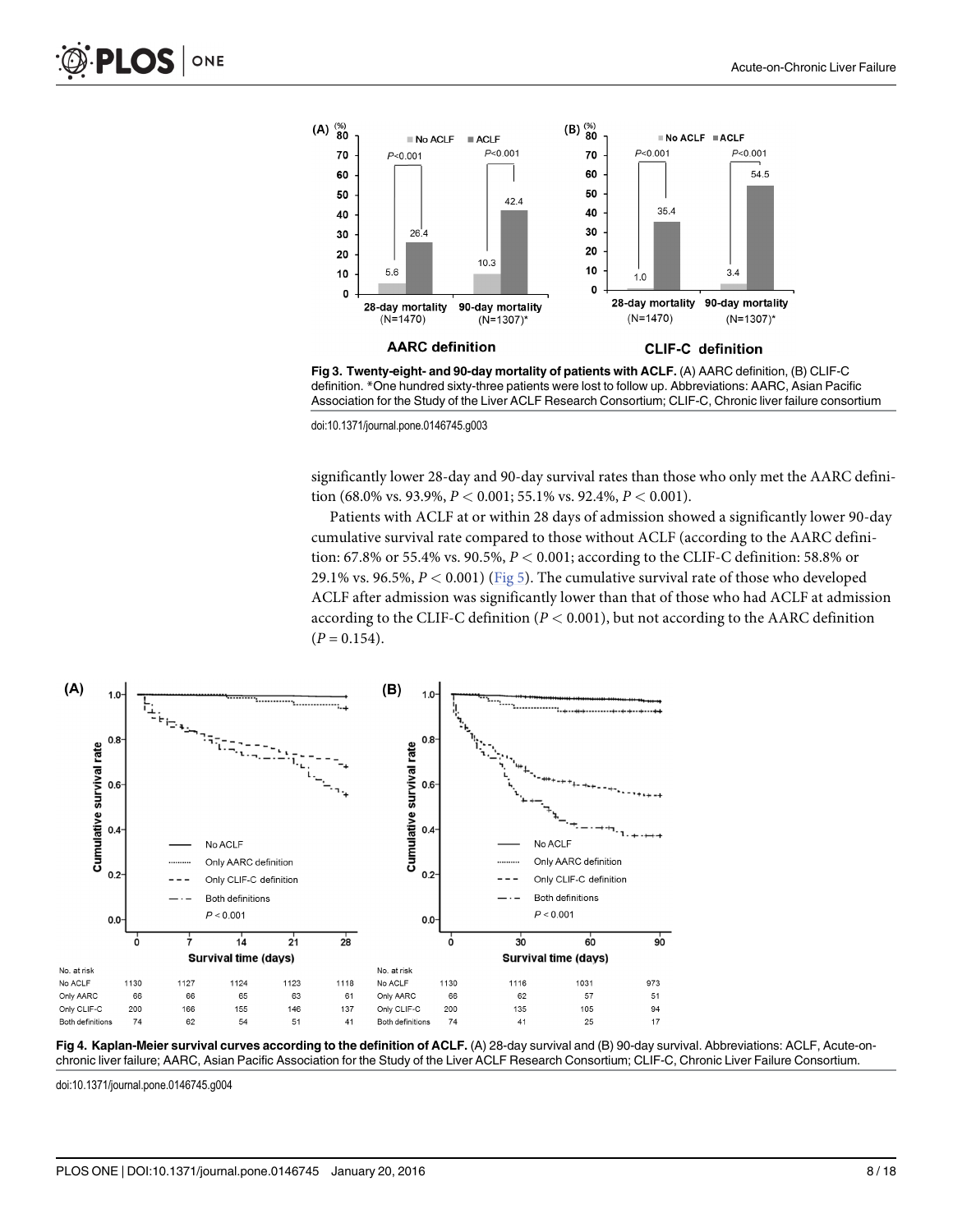<span id="page-8-0"></span>

[Fig 5. K](#page-7-0)aplan-Meier survival curves according to the time of ACLF development. (A) AARC definition, (B) CLIF-C definition. Abbreviations: ACLF, Acute-on-chronic liver failure; AARC, Asian Pacific Association for the Study of the Liver ACLF Research Consortium; CLIF-C, Chronic liver failure consortium

### Discordant baseline characteristics between patients with ACLF defined by the AARC and CLIF-C

Baseline characteristics of patients with ACLF who met only the AARC definition, only the CLIF-C definition, or both definitions are shown in [Table 2.](#page-9-0) The CLIF-C only group were older, had HE and GIB more frequently compared to the AARC only group. In contrast, ascites was more frequent as a cause of acute deterioration in the AARC only group. The CLIF-C only group had more bacterial infections and GIB, but less active alcoholism and toxic material use as the precipitating event than the AARC only group. Mean blood pressure was lower in the CLIF-C only group. In laboratory findings, the CLIF-C only group showed higher creatinine level and lower hemoglobin, and gamma-glutamyl transferase levels than the AARC only group. Patients who only met the CLIF-C definition and both definitions had more organ failure, such as kidney, cerebral, coagulation, circulation and lung failure, than patients who only met the AARC definition. In contrast, hepatic failure was more frequent in the AARC only group. In terms of clinical scoring systems, MELD, MELD-Na and CLIF-SOFA scores were higher in the CLIF-C only group than in the AARC only group.

# Mortality according to the definition of underlying CLD (confinement to liver cirrhosis only vs. encompassing liver cirrhosis and other CLD)

We investigated whether the presence of non-cirrhotic CLD influenced mortality in total enrolled patients with acute deterioration. Because the CLIF-C defines ACLF only in those patients with liver cirrhosis, we analyzed mortality difference according to the presence of ACLF as defined by the AARC ([Fig 6](#page-10-0)).

Among patients with liver cirrhosis, the 28-day and 90-day mortalities of patients with ACLF were higher than those without ACLF (28-day mortality:  $27.0\%$  vs. 5.8%,  $P < 0.001$ ; 90-day mortality: 42.6% vs. 10.7%,  $P < 0.001$ ). Among patients without liver cirrhosis, the 90-day mortality of patients with ACLF was, although not significant, higher than those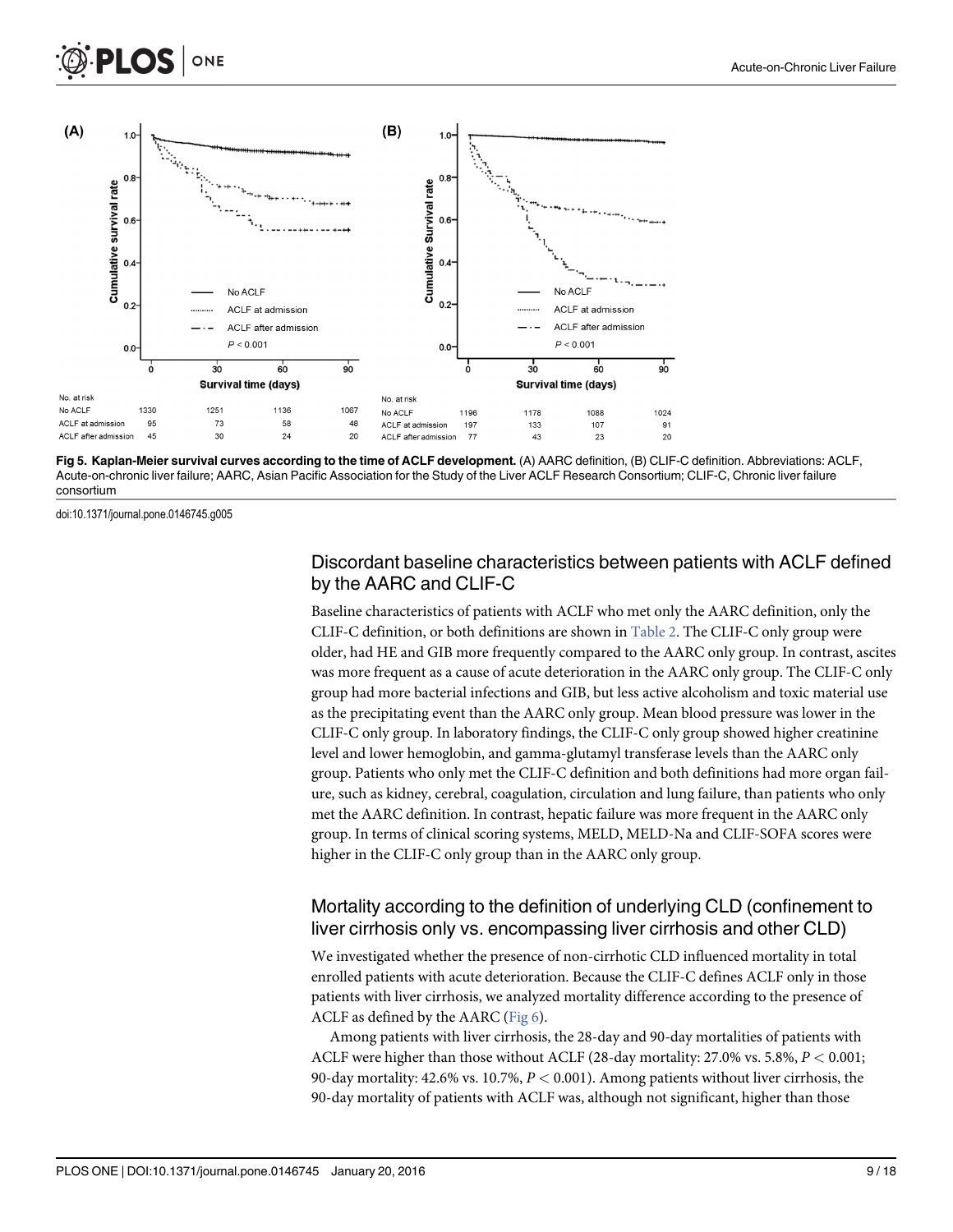<span id="page-9-0"></span>

#### [Table 2.](#page-8-0) Discordant baseline characteristics between patients with ACLF defined by the AARC or CLIF-C.

| Characteristics ( $N = 340$ )          | AARC only $(N = 66)$ | CLIF-C only ( $N = 200$ ) | Both Definitions ( $N = 74$ ) | P value |
|----------------------------------------|----------------------|---------------------------|-------------------------------|---------|
| Age (y)                                | $50 \pm 9$           | $56 \pm 11*$              | $52 \pm 9^{#}$                | < 0.001 |
| Male sex                               | 50 (75.8)            | 154 (77.0)                | 57 (77.0)                     | 0.977   |
| <b>Cause of CLD</b>                    |                      |                           |                               | 0.640   |
| <b>HBV</b>                             | 4(6.1)               | 23(11.5)                  | 4(5.4)                        |         |
| <b>HCV</b>                             | 1(1.5)               | 12(6.0)                   | 2(2.7)                        |         |
| <b>Alcohol</b>                         | 51 (77.3)            | 136 (68.0)                | 57 (77.0)                     |         |
| HBV+alcohol                            | 4(6.1)               | 15(7.5)                   | 6(8.1)                        |         |
| <b>HCV+alcohol</b>                     | 2(3.0)               | 3(1.5)                    | 1(1.4)                        |         |
| <b>Others</b>                          | 4(6.1)               | 11(5.5)                   | 4(5.4)                        |         |
| <b>Acute Decompensation</b>            |                      |                           |                               |         |
| <b>Ascites</b>                         | 50 (75.8)            | 58 (29.0)*                | 44 (59.5)*#                   | < 0.001 |
| <b>Hepatic encephalopathy</b>          | 6(9.1)               | 63 $(31.5)^*$             | 29 (39.2)*                    | < 0.001 |
| <b>GI Bleeding</b>                     | 8(12.1)              | 77 (38.5)*                | 12 $(16.2)^{\#}$              | < 0.001 |
| Infection                              | 8(12.1)              | 42 (21.0)                 | 16(21.6)                      | 0.247   |
| More than one event                    | 8(12.1)              | 42 (21.0)                 | 21 $(28.4)^*$                 | 0.061   |
| <b>Precipitating events</b>            |                      |                           |                               |         |
| <b>Bacterial infection</b>             | 5(7.6)               | 37 (18.5) $*$             | $15(20.3)*$                   | 0.079   |
| <b>GI Bleeding</b>                     | 5(7.6)               | 62 (31.0)*                | 13 $(17.6)$ <sup>#</sup>      | < 0.001 |
| <b>Active alcoholism</b>               | 43 (65.2)            | 82 (41.0)*                | 44 $(59.5)^{\#}$              | 0.001   |
| <b>Toxic material</b>                  | 3(4.5)               | 1 $(0.5)^*$               | 2(2.7)                        | 0.076   |
| <b>Reactivation of viral infection</b> | 3(4.5)               | 5(2.5)                    | 5(6.8)                        | 0.249   |
| <b>Others</b>                          | 2(3.0)               | 10(5.0)                   | 1(1.4)                        | 0.351   |
| <b>SIRS</b>                            | 16 (24.2)            | 65 (32.5)                 | 28 (37.8)                     | 0.223   |
| <b>Mean Blood Pressure (mmHg)</b>      | $94 \pm 15$          | $83 \pm 19$ *             | $83 \pm 22*$                  | < 0.001 |
| <b>Laboratory findings</b>             |                      |                           |                               |         |
| WBC $(x10^9/uL)$                       | $9.63 \pm 7.10$      | $10.25 \pm 6.12$          | $11.88 \pm 5.95$              | 0.079   |
| ANC $(x10^9/uL)$                       | $7.16 \pm 6.67$      | $7.99 \pm 5.55$           | $9.43 \pm 5.31$               | 0.056   |
| Hemoglobin (g/dL)                      | $10.8 \pm 2.2$       | $9.3 \pm 2.7*$            | $10.0 \pm 2.6$                | < 0.001 |
| Platelet count (x10 <sup>9</sup> /L)   | $110 \pm 60$         | $91 \pm 54$               | $105 \pm 68$                  | 0.034   |
| Albumin (g/dL)                         | $2.6 \pm 0.4$        | $2.6 \pm 0.6$             | $2.5 \pm 0.6$                 | 0.618   |
| Bilirubin (mg/dL)                      | $10.5 \pm 6.8$       | $8.1 \pm 9.1$             | $15.0 \pm 8.7*$               | < 0.001 |
| ALT (U/L)                              | $83 \pm 144$         | $65 \pm 121$              | $167 \pm 447$                 | 0.007   |
| AST (U/L)                              | $191 \pm 215$        | $164 \pm 373$             | 578 ± 2270 <sup>#</sup>       | 0.019   |
| GGT (U/L)                              | $294 \pm 305$        | $165 \pm 237*$            | $293 \pm 365^{\text{\#}}$     | < 0.001 |
| <b>INR</b>                             | $1.71 \pm 0.29$      | $1.91 \pm 1.08$           | $2.23 \pm 0.97*$              | 0.005   |
| CRP (mg/L)                             | 3.76 ± 5.95          | 5.78 ± 11.93              | $4.69 \pm 6.40$               | 0.330   |
| Creatinine (mg/dL)                     | $0.9 \pm 0.4$        | $2.4 \pm 2.1*$            | $2.3 \pm 3.3*$                | < 0.001 |
| Sodium (mEq/L)                         | $135 \pm 6$          | $133 \pm 8$               | 131 ± $7*$                    | 0.006   |
| <b>Clinical scores</b>                 |                      |                           |                               |         |
| <b>CTP</b> score                       | 11±1                 | $10 \pm 2$                | 11 ± $2^{**}$                 | < 0.001 |
| <b>MELD</b> score                      | $21 \pm 4$           | $24 \pm 7*$               | $28 \pm 8**$                  | < 0.001 |
| <b>MELD-Na score</b>                   | $23 \pm 5$           | $27 \pm 7*$               | $31±7**$                      | < 0.001 |
| <b>CLIF-SOFA score</b>                 | 6±1                  | $9±4*$                    | $10 \pm 4**$                  | < 0.001 |
| Organ failure by CLIF-SOFA score       |                      |                           |                               |         |
| Liver                                  | 16 (24.2)            | 52 (26.0)                 | 40 $(54.1)*$                  | < 0.001 |
| Kidney                                 | 2(3.0)               | 98 (49.0)*                | $27(36.5)$ *                  | < 0.001 |
| Cerebral                               | 1(1.5)               | $35(17.5)^*$              | 17 (23.0)*                    | 0.001   |

(Continued)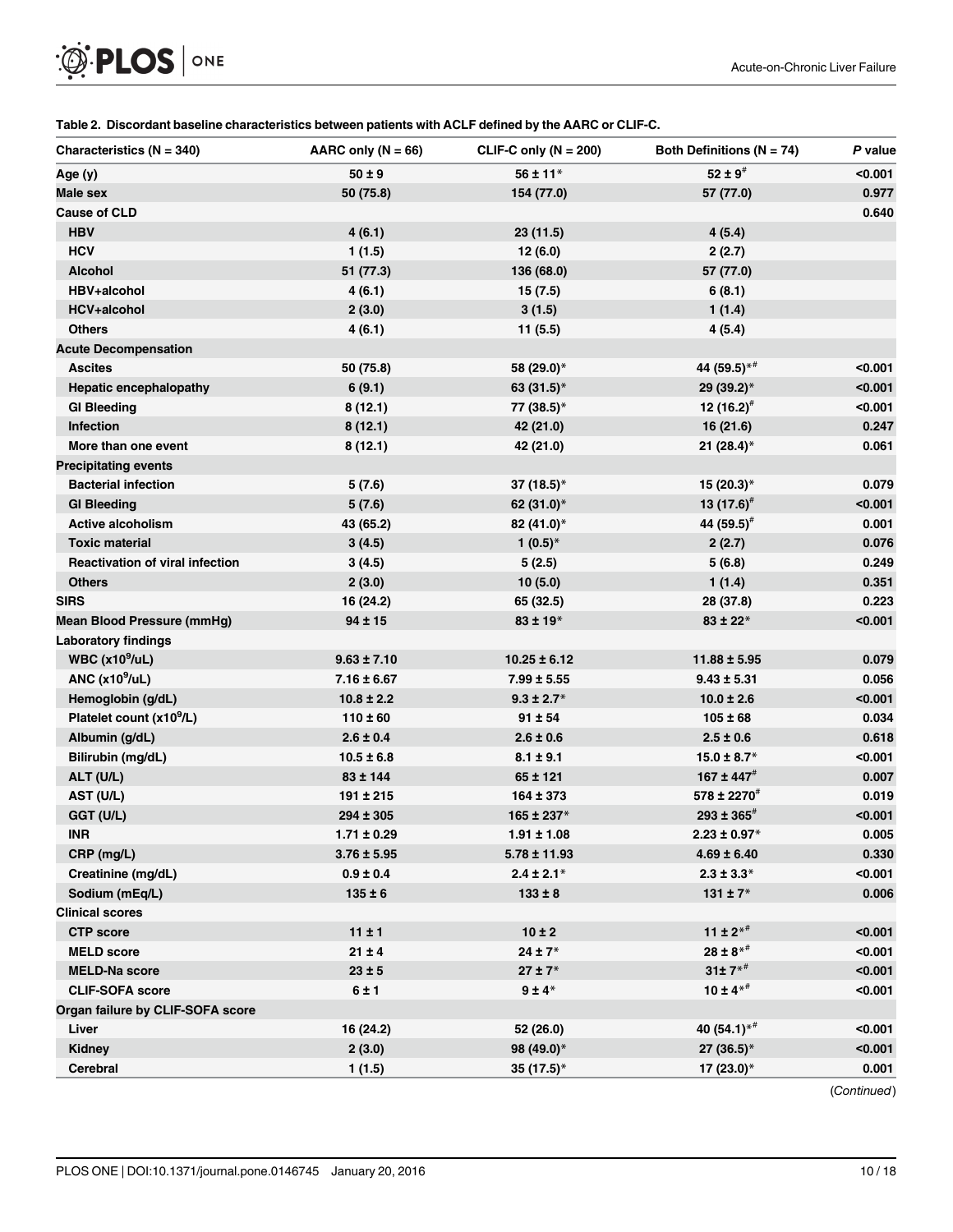#### <span id="page-10-0"></span>Table 2. (Continued)

| Characteristics $(N = 340)$              | AARC only $(N = 66)$ | CLIF-C only $(N = 200)$ | Both Definitions ( $N = 74$ ) | P value |
|------------------------------------------|----------------------|-------------------------|-------------------------------|---------|
| Coaquiation                              | 1 (1.5)              | 42 (21.0)*              | $23(31.1)^*$                  | < 0.001 |
| <b>Circulation</b>                       | 1(1.5)               | 34 (17.0)*              | $9(12.2)^*$                   | 0.005   |
| Lungs                                    | 0(0.0)               | $23(11.5)$ *            | $8(10.8)^*$                   | 0.016   |
| <b>Hospital days</b>                     | $22 \pm 24$          | $20 \pm 31$             | $26 \pm 34$                   | 0.331   |
| 28-day mortality                         | 4(6.1)               | $64(32.0)^*$            | $33(44.6)$ *                  | < 0.001 |
| 90-day mortality (N = 300) $\frac{5}{3}$ | 5(8.9)               | 88 (48.4)*              | 45 (72.6) $*$ <sup>#</sup>    | < 0.001 |

 $*$ ,  $P < 0.05$  vs. only the AARC definition;

# , P <0.05 vs. only the CLIF-C definition.

 $§$ , Forty patients were lost to follow up at 90 days

ACLF, acute-on-chronic liver failure; AARC, Asian Pacific Association for the Study of the Liver ACLF Research Consortium; CLIF-C, Chronic Liver Failure Consortium; CLD, chronic liver disease; HBV, hepatitis B virus; HCV, hepatitis C virus; GI, gastrointestinal; SIRS, systemic inflammatory response syndrome; WBC, white blood cell count; ANC, absolute neutrophil count; ALT, alanine transaminase; AST, aspartate transaminase; GGT, gammaglutamyl-transferase; INR, international normalized ratio; CRP, C-reactive protein; CTP, Child-Turcotte-Pugh; MELD, Model for End-Stage Liver Disease; CLIF-SOFA, chronic liver failure—sequential organ failure assessment

doi:10.1371/journal.pone.0146745.t002



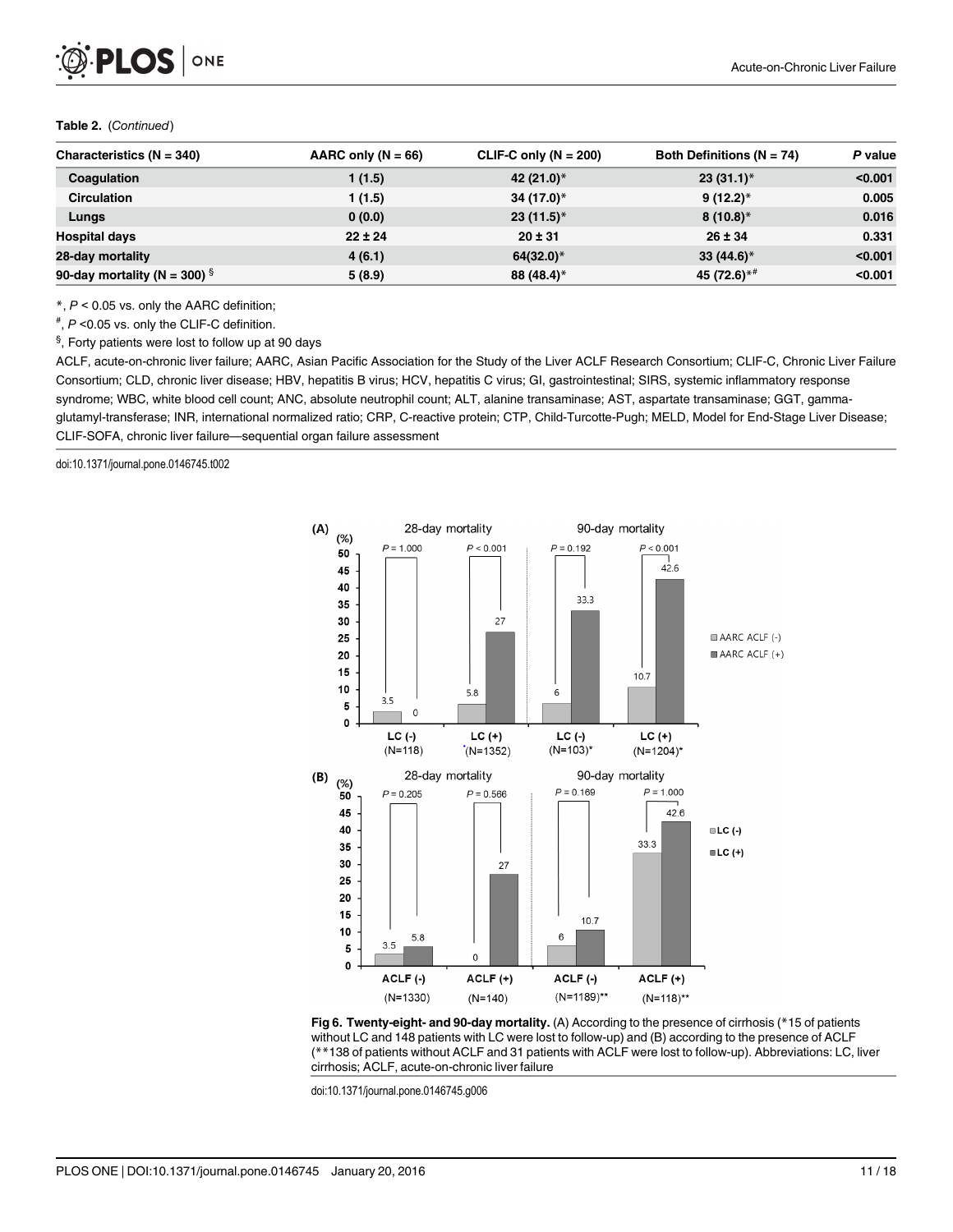without ACLF (33.3% vs. 6.0%,  $P = 0.192$ ). However, there was no significant difference in the 28-day mortality (0% vs. 3.5%,  $P = 0.353$ ) ([Fig 6A](#page-10-0)).

On the other hand, there were no significant differences in the 28-day and 90-day mortality between patients without and with cirrhosis in patients without ACLF (28-day mortality: 3.5% vs. 5.8%,  $P = 0.205$ ; 90-day mortality: 6.0% vs. 10.7%,  $P = 0.169$ ) and with ACLF (28-day mortality: 0% vs. 27.0%,  $P = 0.566$ ; 90-day mortality: 33.3% vs. 42.6%,  $P = 1.000$ ) ([Fig 6B](#page-10-0)).

## Mortality according to the presence of previous AD (confinement to first AD without previous AD vs. encompassing previous AD)

We analyzed the survival difference in patients with or without previous history of AD. Of 1470 patients with acute deterioration of CLD, 733 patients (49.9%) had been hospitalized with previous AD based on the CLIF-C definition. There was no significant difference in the cumulative survival rate between the patients with and without previous AD (86.6% vs. 89.4%,  $P = 0.128$ ) (Fig 7A). When we divided the patients with previous AD into two groups depending on the time of previous AD (more than 1 year prior vs. within 1 year), patients with AD within 1 year showed a significantly lower survival rate than those without AD (81.0% vs. 89.4%,  $P < 0.001$ ) and with AD more than 1 year prior (81.0% vs. 91.9%,  $P < 0.001$ ), although no significant difference was seen between patients with AD more than 1 year prior and without AD (91.9% vs. 89.4%,  $P = 0.185$ ) (Fig 7B).

# Mortality of ACLF patients according to the definition of organ failure (liver failure as a prerequisite vs. extra-hepatic organ failures without liver failure)

To clarify whether liver failure is a prerequisite for defining ACLF, we analyzed the characteristics of ACLF in patients with liver failure and patients with extra-hepatic organ failures. Of the 340 patients with ACLF according to either the AARC or CLIF-C definition, we compared the 160 patients who had liver failure according to the AARC definition (bilirubin  $\geq$  5mg/dL and  $INR > 1.5$ ) to the remaining 180 patients who had extra-hepatic organ failure but without liver



Fig 7. Ninety-day survival curves according to previous acute decompensation. (A) Without previous AD vs. with previous AD and (B) without previous AD vs. AD more than 1 year prior vs. AD within 1 year. Abbreviation: AD, acute decompensation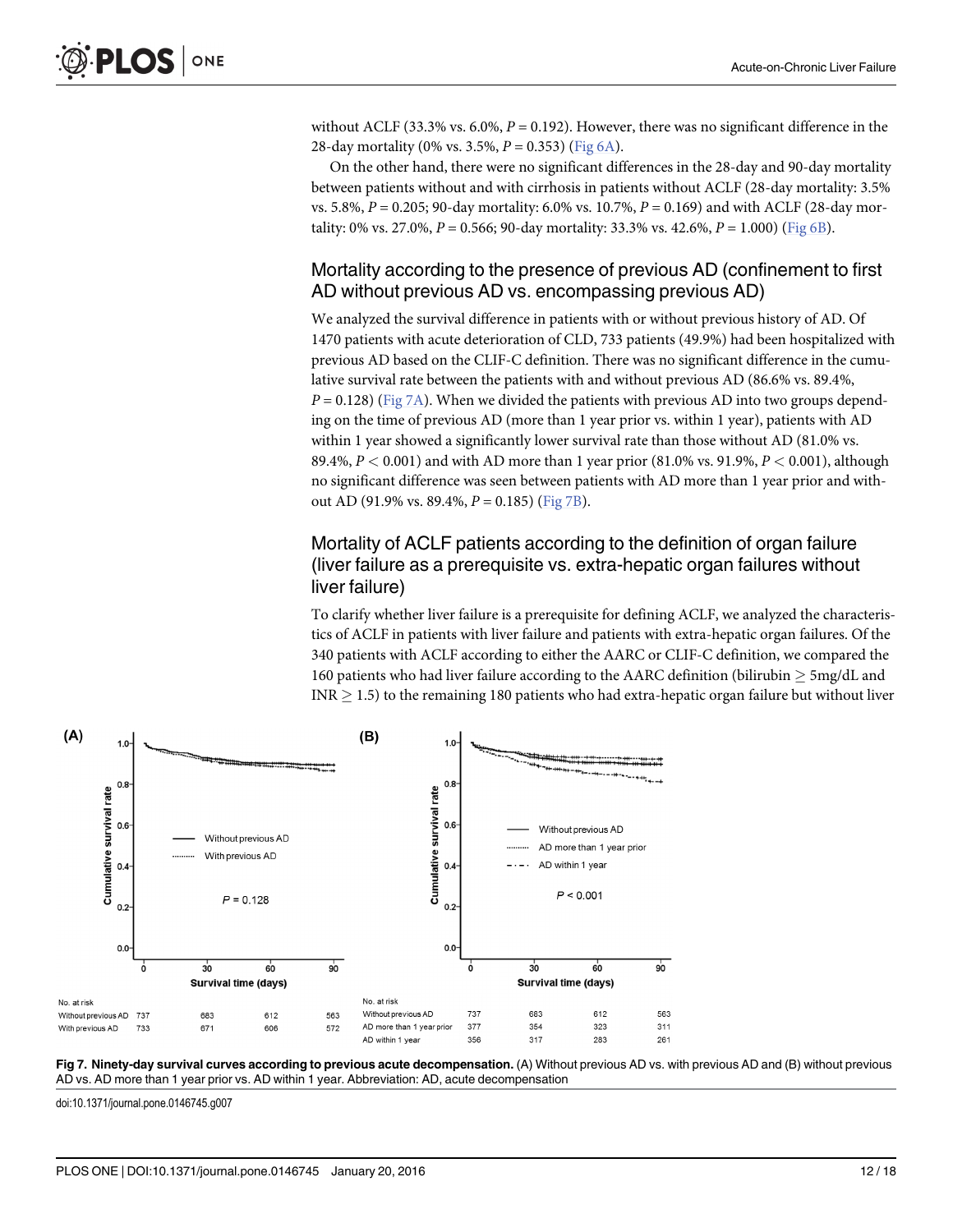<span id="page-12-0"></span>

Fig 8. Kaplan-Meier survival curves of ACLF according to the definition of organ failure (liver failure as a prerequisite vs. extra-hepatic organ failure). (A) 28-day and (B) 90-day survival according to liver failure as defined by the AARC definition, (C) 28-day and (D) 90-day survival according to bilirubin level. Abbreviations: ACLF, acute-on-chronic liver failure; AARC, Asian Pacific Association for the Study of the Liver ACLF Research Consortium

failure (Fig 8A and 8B). Kaplan Meier analysis showed that the 28-day and 90-day cumulative survival rates of those who had extra-hepatic organ failure without liver failure were similar to those of patients who had liver failure as a prerequisite (28-day survival: 68.3% vs. 72.5%,  $P = 0.305$ ; 90-day survival: 57.0% vs. 60.6%,  $P = 0.391$ ). Because the CLIF-C criterion for liver failure is bilirubin  $\geq 12$  mg/dL, we performed survival analysis of 3 groups divided by serum bilirubin level (group  $1:$  < 5 mg/dL, group 2: 5–12 mg/dL, and group  $3:$   $\geq 12$  mg/dL). The 28-day and 90-day survival rates of group 3 were significantly lower than those of group 1 (50.0% vs. 77.2%, P = 0.001 and 31.1% vs. 71.8%, P < 0.001) and group 2 (50.0% vs. 79.0%,  $P < 0.001$  and 31.1% vs. 67.8%,  $P < 0.001$ ), whereas there was no significant difference between the rates of groups 1 and 2 ( $P = 0.599$  and  $P = 0.726$ ) (Fig 8C and 8D).

#### **Discussion**

ACLF, which results in rapidly deteriorating liver function in patients with underlying CLD, is associated with poor prognosis. Eastern (AARC) and Western (CLIF-C) countries have proposed definitions of ACLF to identify these patients at a high risk of short-term mortality  $[5, 6]$  $[5, 6]$  $[5, 6]$  $[5, 6]$ . However, the two definitions of ACLF differ from each other in many ways. This study demonstrated resultant differences in prevalence and mortality of ACLF patients according to the two definitions. In addition, we compared short-term mortality rates according to different criteria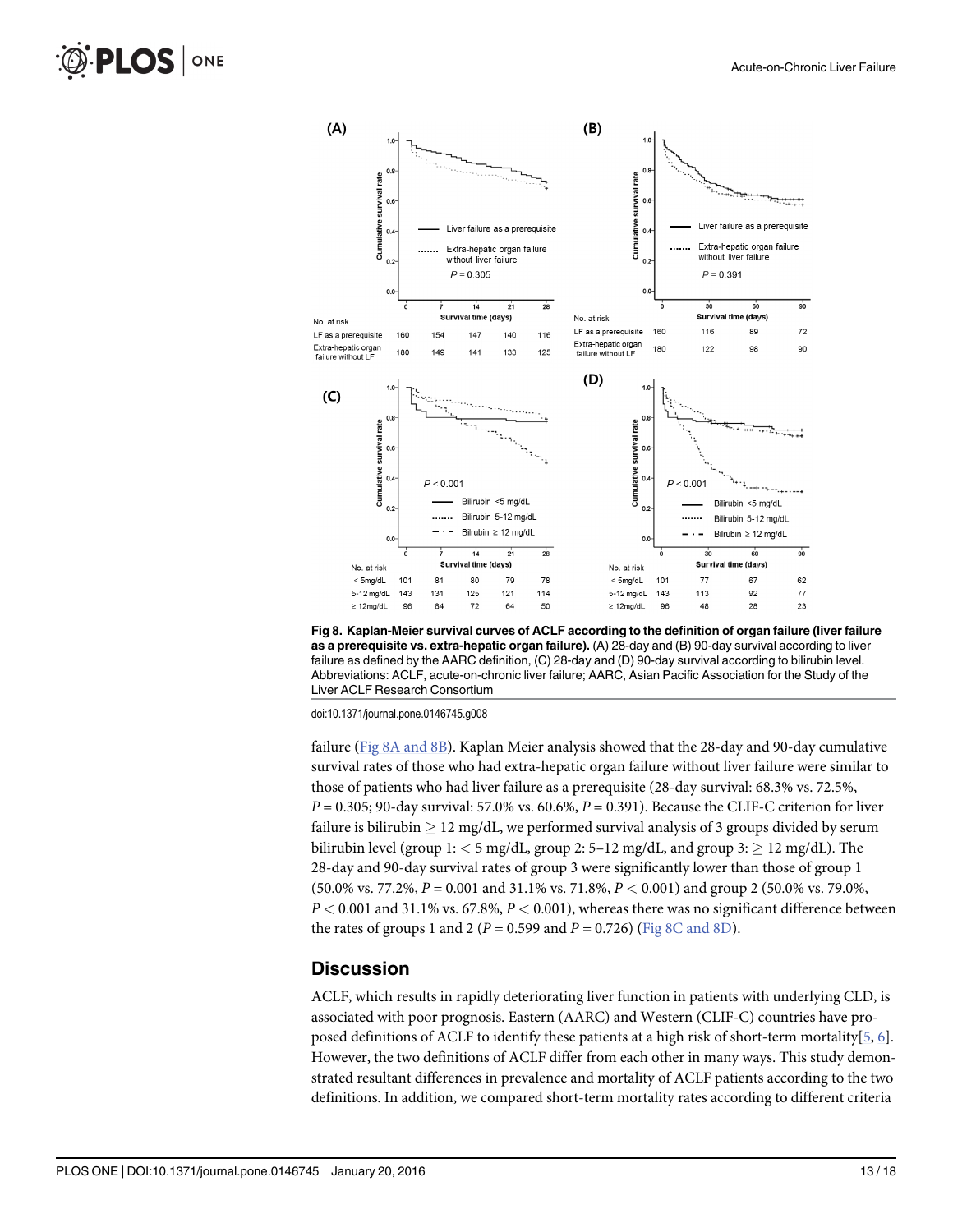<span id="page-13-0"></span>among the two definitions: predisposition (CLD vs. cirrhosis only, and first AD only vs. any previous AD) and organ dysfunction (liver failure as a prerequisite vs. extra-hepatic organ failure).

In this study, among 1470 acutely deteriorated CLD patients, the prevalence of ACLF was 9.5% vs. 18.6%, according to the AARC and CLIF-C definitions, respectively. Prevalence based on the CLIF-C definition is somewhat lower than that seen in the CANONIC study (22.6%)[[6](#page-15-0)] and the single center validation study by Silva et al.  $(24%)$ [\[16\]](#page-16-0). This might be because of the criterion of acute deterioration. This study included jaundice (bilirubin  $\geq 3$  mg/dL) as acute deterioration criterion, which might have enrolled more acutely deteriorated patients without ACLF. If we included only those patients who fulfilled the AD criteria of the CANONIC study (excluding patients with only jaundice [bilirubin  $\geq$  3 mg/dL]), the prevalence of ACLF was 20.1%, which is similar to that of the CANONIC study.

Patients with ACLF based on both definitions showed significantly higher short-term mortality than those without ACLF ([Fig 3](#page-7-0)). These findings suggest that both ACLF definitions were able to independently identify the patients with a high risk of short-term mortality. However, there was a significant difference in short-term mortality between patients with ACLF according to the CLIF-C and AARC definitions ([Fig 4](#page-7-0)). The CLIF-C predefined a 28-day mortality rate greater than 15% as a threshold, whereas the AARC has taken estimated 33% mortality at 28 days into account. In this study, the 28-day and 90-day mortality rates (35.4% and 54.5%, respectively) of ACLF patients based on the CLIF-C definition satisfied the predefined mortal-ity rate threshold and were similar to the results of the CANONIC study[[6](#page-15-0)]. However, the 28-day mortality rate of ACLF patients based on the AARC definition (26.4%) did not satisfy the predefined mortality threshold, and the 28-day and 90-day mortality rates were lower than those in the AARC study[\[17\]](#page-16-0). In addition, even if the previous decompensation within 1 year and extrahepatic organ failure were included, the 28-day mortality rates were also lower than the predefined mortality threshold (previous decompensation within 1 year: 24.3%, extrahepatic organ failure: 26.7%) (data not shown). The low mortality rates seen in this study likely resulted from the differences in patients characteristics compared to the AARC study.

The CANONIC study showed that the mortality of patients with ACLF at admission (33.9%) was similar to that of patients who developed ACLF after admission (29.7%)[\[6](#page-15-0)]. However, this study showed that patients who developed ACLF after admission had a worse 90-day survival compared to those with ACLF at admission. ACLF development after admission may result from a natural disease course, but some could result from new acute insults, such as nosocomial infection, GI bleeding, or hepatotoxic medication. Therefore, although some patients with acute deterioration may not have ACLF at admission, clinicians should make an effort to prevent patient exposure to new insults, and to detect the development of ACLF early.

Bacterial infection and GIB were more frequent in ACLF patients according to the CLIF-C definition, while active alcoholism and use of toxic material were more frequent in ACLF patients according to the AARC definition in this study. These findings may result from how an acute insult is defined. Active alcohol abuse and toxic material use are typical hepatic insults, and bacterial infections and GIB are typically non-hepatic insults. While CLIF-C definition include non-hepatic insults, whether variceal hemorrhage and sepsis is included is not clear in AARC definition[ $5, 6$  $5, 6$ ]. Duseja et al. reported that non-hepatic insults are common, accounting for 60% of ACLF according to the AARC definition except precipitating events[[18](#page-16-0)]. Likewise, non-hepatic insults were common in this study, accounting for 43.9% of ACLF. A previous study had reported that patients with hepatic vs. non-hepatic insults had distinct clinical features, and the non-hepatic insult group had a higher 90-day mortality[\[19\]](#page-16-0). In addition, infection, typically a non-hepatic insult, is known to be an independent prognostic factor  $[20, 21]$  $[20, 21]$  $[20, 21]$ .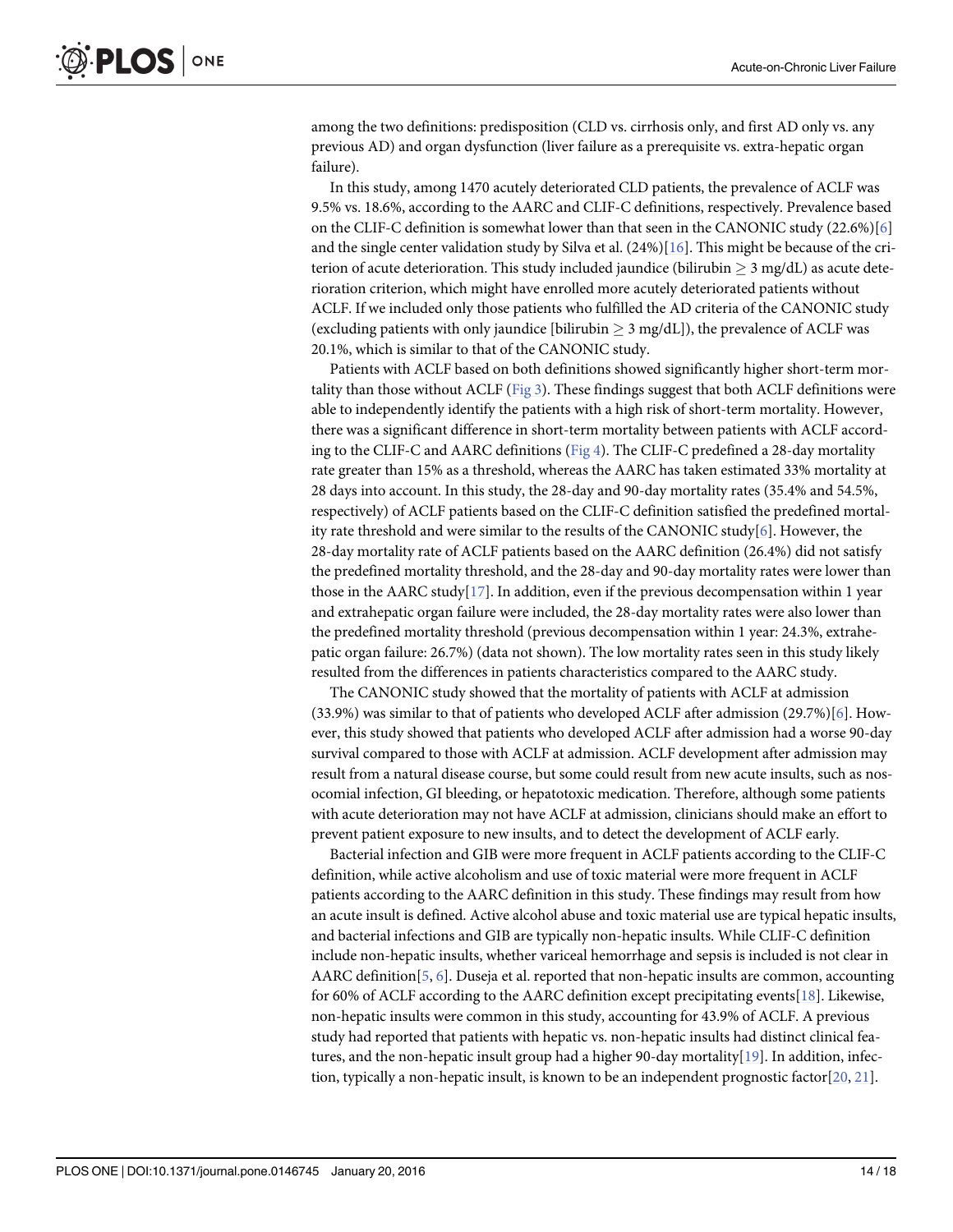<span id="page-14-0"></span>Therefore, considering the large proportion and high mortality rate, non-hepatic insults should be considered as important precipitating events in ACLF.

The two ACLF definitions define underlying CLD differently. This difference might be due to differences in underlying CLDs and acute insults. More patients had viral infections as underlying CLD and viral superinfections or reactivation of HBV as acute insults in the East than the West[[6,](#page-15-0) [17\]](#page-16-0). Cirrhosis is not necessary for the development of liver failure by reactivation of HBV or acute viral superinfection. Even without cirrhosis, acute viral superinfections in patients with CLD presented with a more severe course and higher mortality than those without CLD[\[22,](#page-16-0) [23\]](#page-16-0). In this study, non-cirrhotic CLD patients with ACLF according to the AARC definition showed a higher 90-day mortality, although not statistically significant [\(Fig 6\)](#page-10-0). In addition, the short-term mortality rates (28-day and 90-day) did not differ between two groups, regardless of the presence of ACLF. This suggests that the presence of cirrhosis per se is not associated with increased mortality in ACLF patients. Although this study included small number of non-cirrhotic patients (118 patients), because of the high 90-day mortality of the noncirrhotic ACLF patients, it would be better to consider non-cirrhotic CLD as an underlying CLD of ACLF.

The interesting finding is that the etiologies of ACLF was changed. In the 2000's, the main cause of underlying disease in ACLF was alcohol use in Europe[[24](#page-16-0)], whereas in the Asia-Pacific region, it was hepatitis B virus[[25,](#page-17-0) [26\]](#page-17-0). However, according to recent studies of Asia-Pacific region, alcohol use was the most common etiology of underlying CLD[[17,](#page-16-0) [27\]](#page-17-0). Similarly, our multicenter study in Korea also found that the main cause of underlying liver disease in CLD with acute deterioration was alcohol use. These results may have come from the introduction of universal HBV vaccination program as well as the widespread application of oral antiviral therapy for HBV infection in Korea[\[28\]](#page-17-0).

Another difference in underlying CLD between the two definitions is whether patients with previous decompensation are included or not. Patients with previous decompensation with jaundice, HE, and ascites are excluded in the AARC definition[[5\]](#page-15-0). On the contrary, the CANONIC study included these patients, if it was a new AD episode [\[6](#page-15-0)]. In this study, there was no difference between patients with and without previous AD according to the CLIF-C definition( $P = 0.128$ ). However, patients who had AD within 1 year showed a significantly lower survival rate than those with AD more than 1 year prior and those without previous AD. Therefore, considering the high mortality rate, it would be better to include the patients who developed AD within 1 year in the definition of ACLF. Interestingly, these results contradict the result of the CANONIC study, which reported that the patients without previous AD had higher mortality rate than those without previous AD owing to a lack of tolerance[[6](#page-15-0)]. High mortality of patients with previous AD in this study could be explained by reduced hepatic functional reserve. Patients with previous AD, especially within 1 year, are likely to have reduced hepatic functional reserve because of insufficient time for recovery. Additional acute insult may then lead to more rapid deterioration and higher mortality.

The CLIF-C places more emphasis on extrahepatic organ failure, especially kidney failure [\[6](#page-15-0)]. However, in the AARC definition, liver failure is mandatory regardless of extrahepatic organ failure $[5]$ . When liver failure was defined by the AARC, there was no difference in shortterm survival rate between patients who developed extrahepatic organ failure without liver failure and those who had liver failure as a prerequisite, regardless of extrahepatic organ failure. This result means that extrahepatic organ failure is important prognostic factor as much as the liver failure is. However, unlike the AARC, the CLIF-C defines liver failure as bilirubin  $> 12$ mg/dL. When liver failure was defined by the CLIF-C definition, patients with liver failure showed a lower survival rate than those without liver failure. Bilirubin  $\geq 12$  mg/dL was an independent predictor for short-term mortality ( $P < 0.001$ ) and was significantly associated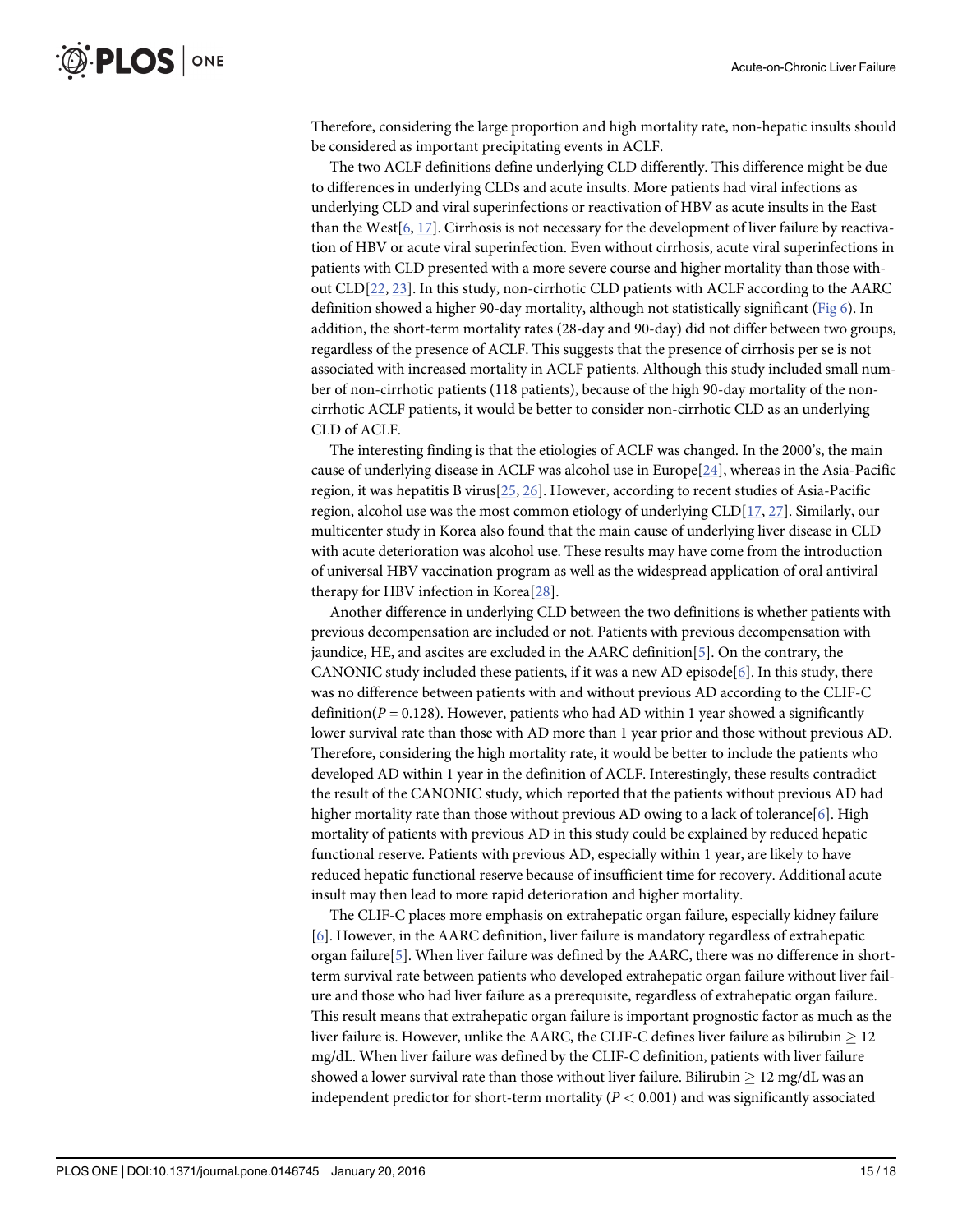<span id="page-15-0"></span>with more frequent cerebral, coagulation, and circulation failure compared to bilirubin < 12 mg/dL (all  $P < 0.05$ )(data not shown). Interestingly, patients with a bilirubin 5–12 mg/dL seemed to have better short-term survival than patients with a bilirubin  $< 5$  mg/dL, even though not statistically significant ( $Fig 8$ ). This result might be associated with other organ failure. In this study, patients with a bilirubin  $\lt$  5 mg/dL had significantly more frequent kidney failure than patients with a bilirubin 5–12 mg/dL ( $P < 0.001$ ). In other words, extra-hepatic organ failure may be important for short-term mortality as liver failure. Therefore, extrahepatic organ failure should be included as a diagnostic criterion for ACLF, and further studies are necessary to identify the optimal bilirubin cut-off level for diagnosing ACLF.

This study has several limitations. First, it was a retrospective study, which may have led to selection bias. To overcome this limitation, we consecutively enrolled subjects for the study and collected follow-up data for an average of 6 months. Second, alcohol use was the main etiology of CLD and acute insults. In addition, non-cirrhotic CLD patients accounted for only a small proportion (8.0%) of the study group. Thus, to define ACLF more accurately, prospective studies that include more diverse etiology and precipitating factors or studies individualized by etiology are necessary.

In conclusion, discrepant ACLF definitions between Eastern and Western countries resulted in differences in mortality and patient characteristics, which arise because underlying CLD, precipitating factors, and organ failures are defined differently. We suggest that non-cirrhotic CLD, previous AD within 1 year, and extrahepatic organ failure should be included in the diagnostic criteria for ACLF. Efforts are urgently needed to bridge the difference between the two definitions and to develop a universal definition of ACLF.

#### Author Contributions

Conceived and designed the experiments: TYK DSS HYK DHS ELY CWK YKJ DJK. Performed the experiments: KTS SSL CHL THK JHK WHC HJY SEK SKB BSL JYJ JIS HSK SWN HCK YSK SGK HBC JMY JHS HJL SHP BHH. Analyzed the data: TYK DSS EHC DJK. Contributed reagents/materials/analysis tools: CHK DJK. Wrote the paper: TYK DSS DJK.

#### References

- [1.](#page-1-0) Jalan R, Gines P, Olson JC, Mookerjee RP, Moreau R, Garcia-Tsao G, et al. Acute-on chronic liver failure. J Hepatol. 2012; 57(6):1336–48. Epub 2012/07/04. doi: [10.1016/j.jhep.2012.06.026](http://dx.doi.org/10.1016/j.jhep.2012.06.026) PMID: [22750750](http://www.ncbi.nlm.nih.gov/pubmed/22750750).
- [2.](#page-1-0) Kim TY, Kim DJ. Acute-on-chronic liver failure. Clin and Mol Hepatol. 2013; 19(4):349–59. Epub 2014/ 01/25. doi: [10.3350/cmh.2013.19.4.349](http://dx.doi.org/10.3350/cmh.2013.19.4.349) PMID: [24459638](http://www.ncbi.nlm.nih.gov/pubmed/24459638); PubMed Central PMCID: PMCPmc3894433.
- [3.](#page-1-0) Wlodzimirow KA, Eslami S, Abu-Hanna A, Nieuwoudt M, Chamuleau RA. A systematic review on prognostic indicators of acute on chronic liver failure and their predictive value for mortality. Liver Int. 2013; 33(1):40–52. Epub 2012/03/21. doi: [10.1111/j.1478-3231.2012.02790.x](http://dx.doi.org/10.1111/j.1478-3231.2012.02790.x) PMID: [22429562.](http://www.ncbi.nlm.nih.gov/pubmed/22429562)
- [4.](#page-1-0) Sarin SK, Kumar A, Almeida JA, Chawla YK, Fan ST, Garg H, et al. Acute-on-chronic liver failure: consensus recommendations of the Asian Pacific Association for the study of the liver (APASL). Hepatol Int. 2009; 3(1):269–82. Epub 2009/08/12. doi: [10.1007/s12072-008-9106-x](http://dx.doi.org/10.1007/s12072-008-9106-x) PMID: [19669378;](http://www.ncbi.nlm.nih.gov/pubmed/19669378) PubMed Central PMCID: PMCPmc2712314.
- [5.](#page-2-0) Sarin SK, Kedarisetty CK, Abbas Z, Amarapurkar D, Bihari C, Chan AC, et al. Acute-on-chronic liver failure: consensus recommendations of the Asian Pacific Association for the Study of the Liver (APASL) 2014. Hepatology International. 2014; 8(4):453–71. doi: [10.1007/s12072-014-9580-2](http://dx.doi.org/10.1007/s12072-014-9580-2) PMID: [26202751](http://www.ncbi.nlm.nih.gov/pubmed/26202751)
- [6.](#page-1-0) Moreau R, Jalan R, Gines P, Pavesi M, Angeli P, Cordoba J, et al. Acute-on-chronic liver failure is a distinct syndrome that develops in patients with acute decompensation of cirrhosis. Gastroenterology. 2013; 144(7):1426–37, 37.e1–9. Epub 2013/03/12. doi: [10.1053/j.gastro.2013.02.042](http://dx.doi.org/10.1053/j.gastro.2013.02.042) PMID: [23474284](http://www.ncbi.nlm.nih.gov/pubmed/23474284).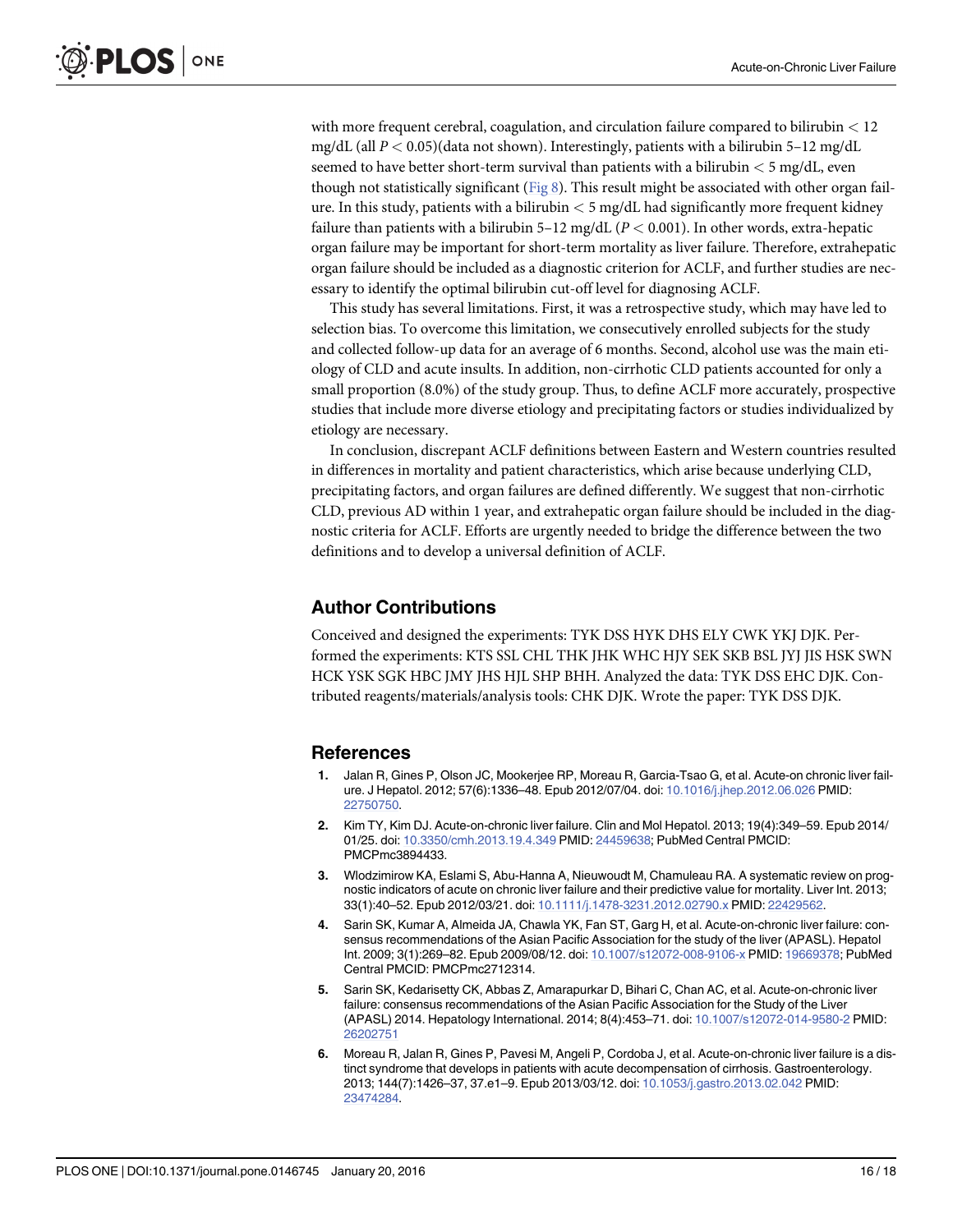- <span id="page-16-0"></span>[7.](#page-2-0) Jalan R, Saliba F, Pavesi M, Amoros A, Moreau R, Gines P, et al. Development and validation of a prognostic score to predict mortality in patients with acute-on-chronic liver failure. J Hepatol. 2014; 61 (5):1038–47. Epub 2014/06/21. doi: [10.1016/j.jhep.2014.06.012](http://dx.doi.org/10.1016/j.jhep.2014.06.012) PMID: [24950482](http://www.ncbi.nlm.nih.gov/pubmed/24950482).
- [8.](#page-2-0) Jalan R, Pavesi M, Saliba F, Amoros A, Fernandez J, Holland-Fischer P, et al. The CLIF Consortium Acute Decompensation score (CLIF-C ADs) for prognosis of hospitalised cirrhotic patients without acute-on-chronic liver failure. J Hepatol. 2015; 62(4):831–40. Epub 2014/12/03. doi: [10.1016/j.jhep.](http://dx.doi.org/10.1016/j.jhep.2014.11.012) [2014.11.012](http://dx.doi.org/10.1016/j.jhep.2014.11.012) PMID: [25463539.](http://www.ncbi.nlm.nih.gov/pubmed/25463539)
- [9.](#page-2-0) Bajaj JS. Defining acute-on-chronic liver failure: will East and West ever meet? Gastroenterology. 2013; 144(7):1337–9. Epub 2013/04/30. doi: [10.1053/j.gastro.2013.04.024](http://dx.doi.org/10.1053/j.gastro.2013.04.024) PMID: [23623966](http://www.ncbi.nlm.nih.gov/pubmed/23623966).
- [10.](#page-2-0) Jalan R, Yurdaydin C, Bajaj JS, Acharya SK, Arroyo V, Lin HC, et al. Toward an improved definition of acute-on-chronic liver failure. Gastroenterology. 2014; 147(1):4–10. doi: [10.1053/j.gastro.2014.05.005](http://dx.doi.org/10.1053/j.gastro.2014.05.005) PMID: [24853409.](http://www.ncbi.nlm.nih.gov/pubmed/24853409)
- [11.](#page-2-0) D'Amico G, Pasta L, Morabito A, D'Amico M, Caltagirone M, Malizia G, et al. Competing risks and prognostic stages of cirrhosis: a 25-year inception cohort study of 494 patients. Aliment Pharmacol Ther. 2014; 39(10):1180-93. Epub 2014/03/25. doi: [10.1111/apt.12721](http://dx.doi.org/10.1111/apt.12721) PMID: [24654740.](http://www.ncbi.nlm.nih.gov/pubmed/24654740)
- [12.](#page-2-0) Suk KT, Baik SK, Yoon JH, Cheong JY, Paik YH, Lee CH, et al. Revision and update on clinical practice guideline for liver cirrhosis. Korean J Hepatol. 2012; 18(1):1–21. doi: [10.3350/kjhep.2012.18.1.1](http://dx.doi.org/10.3350/kjhep.2012.18.1.1) PMID: [22511898](http://www.ncbi.nlm.nih.gov/pubmed/22511898); PubMed Central PMCID: PMC3326994.
- [13.](#page-3-0) Sanyal AJ, Brunt EM, Kleiner DE, Kowdley KV, Chalasani N, Lavine JE, et al. Endpoints and clinical trial design for nonalcoholic steatohepatitis. Hepatology. 2011; 54(1):344–53. Epub 2011/04/27. doi: [10.1002/hep.24376](http://dx.doi.org/10.1002/hep.24376) PMID: [21520200;](http://www.ncbi.nlm.nih.gov/pubmed/21520200) PubMed Central PMCID: PMCPmc4014460.
- [14.](#page-3-0) Bone RC, Balk RA, Cerra FB, Dellinger RP, Fein AM, Knaus WA, et al. Definitions for sepsis and organ failure and guidelines for the use of innovative therapies in sepsis. The ACCP/SCCM Consensus Conference Committee. American College of Chest Physicians/Society of Critical Care Medicine. Chest. 1992; 101(6):1644–55. Epub 1992/06/01. PMID: [1303622](http://www.ncbi.nlm.nih.gov/pubmed/1303622).
- [15.](#page-3-0) Kim WR, Biggins SW, Kremers WK, Wiesner RH, Kamath PS, Benson JT, et al. Hyponatremia and mortality among patients on the liver-transplant waiting list. N Engl J Med. 2008; 359(10):1018–26. Epub 2008/09/05. doi: [10.1056/NEJMoa0801209](http://dx.doi.org/10.1056/NEJMoa0801209) PMID: [18768945.](http://www.ncbi.nlm.nih.gov/pubmed/18768945)
- [16.](#page-13-0) Silva PE, Fayad L, Lazzarotto C, Ronsoni MF, Bazzo ML, Colombo BS, et al. Single-centre validation of the EASL-CLIF consortium definition of acute-on-chronic liver failure and CLIF-SOFA for prediction of mortality in cirrhosis. Liver Int. 2015; 35(5):1516–23. Epub 2014/05/21. doi: [10.1111/liv.12597](http://dx.doi.org/10.1111/liv.12597) PMID: [24840673](http://www.ncbi.nlm.nih.gov/pubmed/24840673).
- [17.](#page-13-0) Kedarisetty CK, Sarin SK, Anand L, Abbas Z, Amarapurkar DN, Bhardwaj A, et al, editors. Liver failure determines the extra-hepatic organ failure and outcome in patients with acute-on-chronic liver failure: Analysis of 1363 patients of AARC Data Base. Hepatology. 2014; 60: 556A–556A.
- [18.](#page-13-0) Duseja A, Chawla YK, Dhiman RK, Kumar A, Choudhary N, Taneja S. Non-hepatic insults are common acute precipitants in patients with acute on chronic liver failure (ACLF). Dig Dis Sci. 2010; 55(11):3188– 92. Epub 2010/08/20. doi: [10.1007/s10620-010-1377-0](http://dx.doi.org/10.1007/s10620-010-1377-0) PMID: [20721624](http://www.ncbi.nlm.nih.gov/pubmed/20721624).
- [19.](#page-13-0) Shi Y, Yang Y, Hu Y, Wu W, Yang Q, Zheng M, et al. Acute-on-chronic liver failure precipitated by hepatic injury is distinct from that precipitated by extrahepatic insults. Hepatology. 2015; 62(1):232–42. Epub 2015/03/25. doi: [10.1002/hep.27795](http://dx.doi.org/10.1002/hep.27795) PMID: [25800029](http://www.ncbi.nlm.nih.gov/pubmed/25800029).
- [20.](#page-13-0) Arvaniti V, D'Amico G, Fede G, Manousou P, Tsochatzis E, Pleguezuelo M, et al. Infections in patients with cirrhosis increase mortality four-fold and should be used in determining prognosis. Gastroenterology. 2010; 139(4):1246–56, 56.e1–5. Epub 2010/06/19. doi: [10.1053/j.gastro.2010.06.019](http://dx.doi.org/10.1053/j.gastro.2010.06.019) PMID: [20558165](http://www.ncbi.nlm.nih.gov/pubmed/20558165).
- [21.](#page-13-0) Bajaj JS, O'Leary JG, Reddy KR, Wong F, Olson JC, Subramanian RM, et al. Second infections independently increase mortality in hospitalized patients with cirrhosis: the North American consortium for the study of end-stage liver disease (NACSELD) experience. Hepatology. 2012; 56(6):2328–35. Epub 2012/07/19. doi: [10.1002/hep.25947](http://dx.doi.org/10.1002/hep.25947) PMID: [22806618;](http://www.ncbi.nlm.nih.gov/pubmed/22806618) PubMed Central PMCID: PMCPmc3492528.
- [22.](#page-14-0) Cheng SH, Mai L, Zhu FQ, Pan XF, Sun HX, Cao H, et al. Influence of chronic HBV infection on superimposed acute hepatitis E. World J Gastroenterol. 2013; 19(35):5904–9. Epub 2013/10/15. doi: [10.](http://dx.doi.org/10.3748/wjg.v19.i35.5904) [3748/wjg.v19.i35.5904](http://dx.doi.org/10.3748/wjg.v19.i35.5904) PMID: [24124337;](http://www.ncbi.nlm.nih.gov/pubmed/24124337) PubMed Central PMCID: PMCPmc3793145.
- [23.](#page-14-0) Song HJ, Kim TH, Song JH, Oh HJ, Ryu KH, Yeom HJ, et al. Emerging need for vaccination against hepatitis A virus in patients with chronic liver disease in Korea. J Korean Med Sci. 2007; 22(2):218–22. Epub 2007/04/24. PMID: [17449927;](http://www.ncbi.nlm.nih.gov/pubmed/17449927) PubMed Central PMCID: PMCPmc2693585.
- [24.](#page-14-0) Cholongitas E, Senzolo M, Patch D, Kwong K, Nikolopoulou V, Leandro G, et al. Risk factors, sequential organ failure assessment and model for end-stage liver disease scores for predicting short term mortality in cirrhotic patients admitted to intensive care unit. Aliment Pharmacol Ther. 2006; 23(7):883– 93. Epub 2006/04/01. doi: [10.1111/j.1365-2036.2006.02842.x](http://dx.doi.org/10.1111/j.1365-2036.2006.02842.x) PMID: [16573791](http://www.ncbi.nlm.nih.gov/pubmed/16573791).